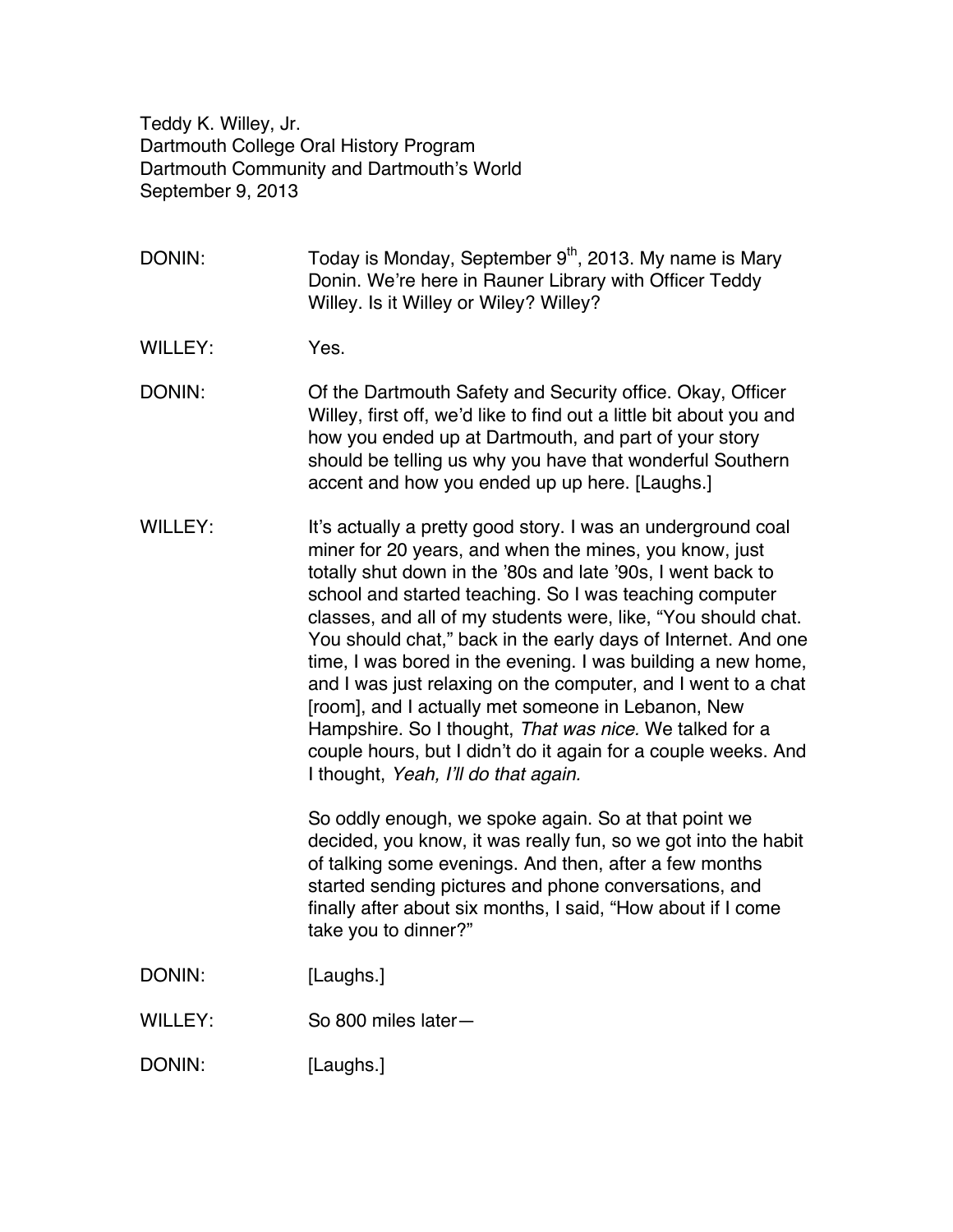- WILLEY: had a nice evening, and
- DONIN: Had you ever been up North?
- WILLEY: Never.
- DONIN: Oh, my.
- WILLEY: And I fell in love with the Upper Valley. I just fell in love with it. So we continued the relationship, and I would fly up every couple months or month. I was self-employed, working two jobs. So eventually it just—I finished my home, and I said, "How about if I come to the Upper Valley and we live together?" So we did that for—and we were together 16 years. Finally it did come to an end, and now I'm single and she's—you know, the kids are all raised. They were all her children anyway. But anyway, I'm staying. I love the Upper Valley and I love Dartmouth.
- DONIN: Yeah.
- WILLEY: So anyway, I transitioned when I came here, and a friend worked at Safety and Security and said, "You'd be perfect." So I applied and they hired me.
- DONIN: And this was back in what year, 1999?

WILLEY: It was just the beginning of 2000.

- DONIN: Uh-huh. And what was the process like of applying to Dartmouth? Was it intimidating?
- WILLEY: You know, it really wasn't. It's changed a lot, but back then, it was very simple. I met with the director of Safety and Security, the college proctor, as he was called back then, and a couple of sergeants, and, you know, a lot of it wasn't so much experience but your mentality. Are you the right kind of person to converse with these kids and not get upset? Because you will run into situations that would upset a saint.

DONIN: [Laughs.]

WILLEY: But it's been wonderful. I absolutely love my job.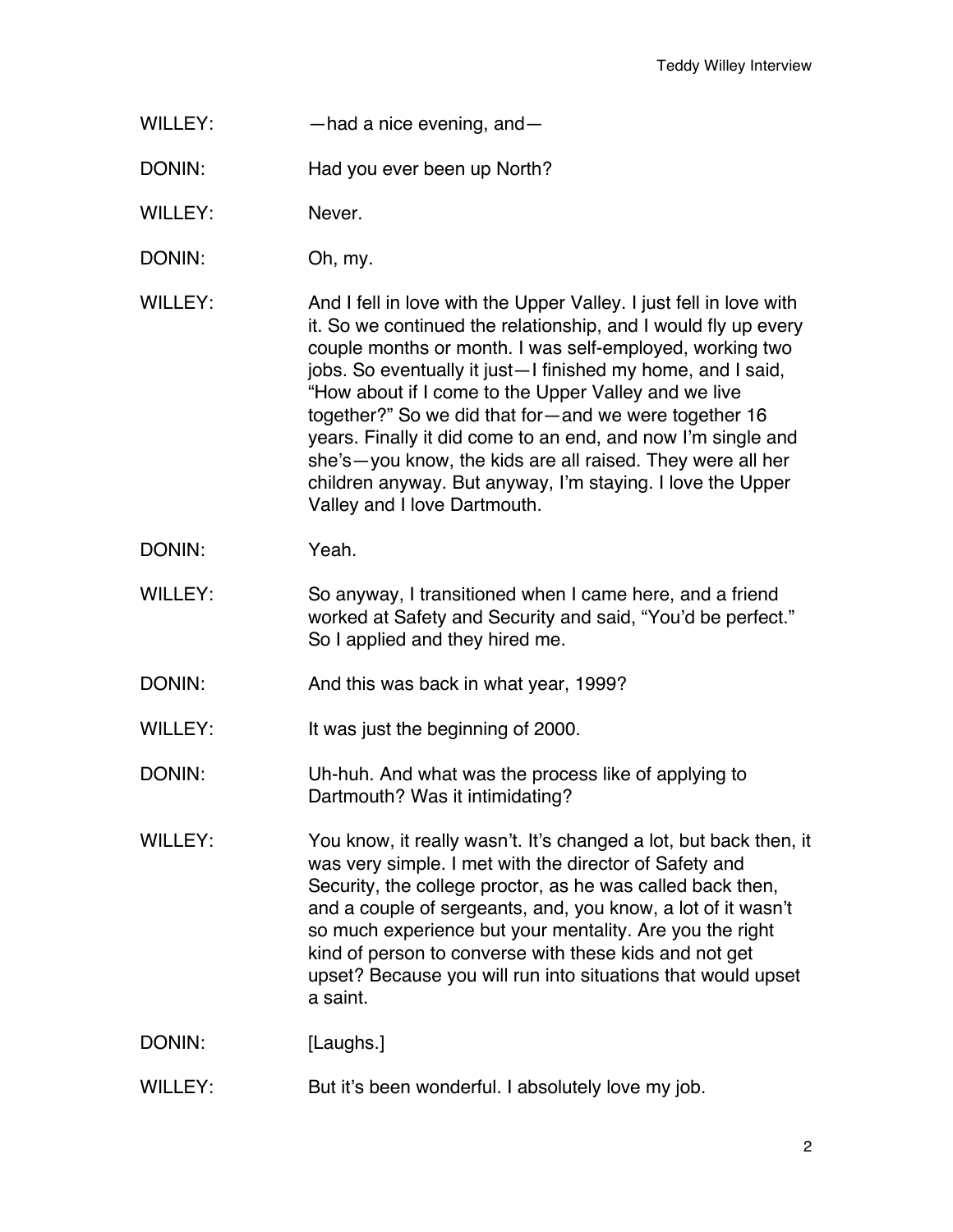- DONIN: A lot of it is your personality, isn't it? How you connect with people?
- WILLEY: I think so, and that's something in the hiring process that I think our new director works on really hard because you can't teach someone to be compassionate and to be understanding. It has to be something that's kind of inside of you.
- DONIN: So describe what your job is.
- WILLEY: Well, the department of Safety and Security is 24/7. We have 35 members now. There are only ten that do the job that I do, which is patrol the campus 24/7. And my job primarily in the summer is on a bicycle. And we just wander campus, you know, and communicate with the students, observe, and anything that looks out of the ordinary, we report, we take care of, whether it's, like, a sinkhole from a big rainstorm you know, we find the person to fix it or make it safe; making sure the buildings are secure, helping the students to just have an experience that's safe and hopefully productive for them.

I mean, when we see something that's silly, it's like, "You probably shouldn't be doing that"—[chuckles] and talk to 'em. So it's not like police work at all. It's almost like a parent.

- DONIN: You're like a real community angel, in some ways.
- WILLEY: [Laughs.] Well, if the students thought we were angels, that would be a *wonderful* thing.
- DONIN: [Laughs.]
- WILLEY: For the most part, though, I would say that 98 percent of the students love us to death.
- DONIN: They *do* think you're like—
- WILLEY: They really admire us, -
- DONIN: Yeah.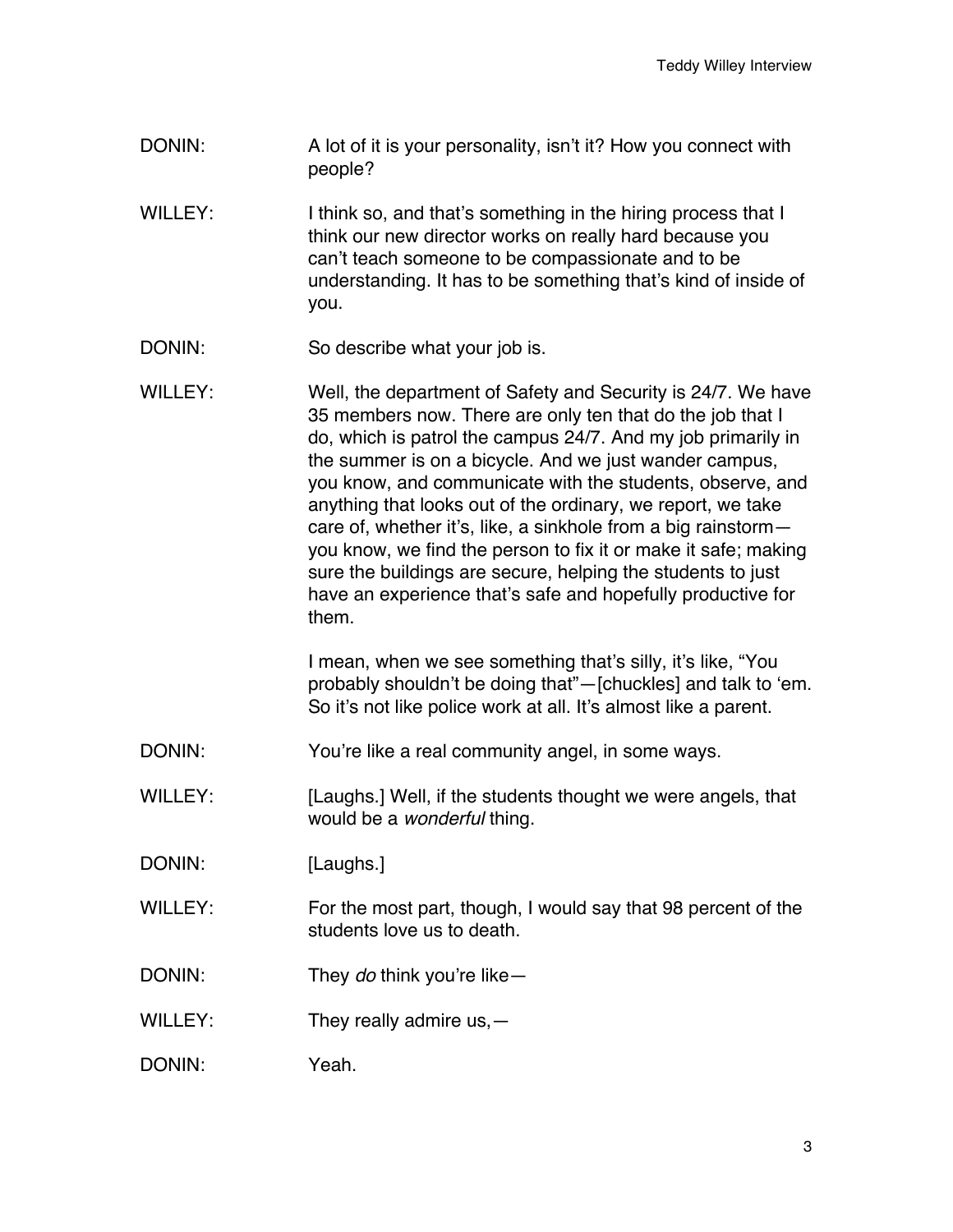- WILLEY: —because we—we *are* compassionate, and we're not there to get anyone in trouble; it's all about safety, and that's all we think about. It's safety. You know, keeping everyone on this campus safe. And that's faculty, too. I mean, we do a lot with faculty and staff because they have issues that they bring to work, or arise at work or, you know,—you name it, on any given day we can run into some really different situations. And sometimes you just have to scratch your head and say, *I don't think I've ever run into this.* And then you have to go with your compassion and understanding and just do what you feel is the right thing.
- DONIN: It's hard—it must be very hard to remain—what's the right word?—sort of neutral and non-judgmental.
- WILLEY: The way the process is set up with judicial, we are so separated. So we're fact gatherers, so when we do have a situation—let's say it's just a big room party or something. We have to go—everybody else is wanting to sleep and they're having a party and there's alcohol involved and there's underage people. We gather the facts, and we let the students know, "That's all we're doing here. You know, we're going to make you safe tonight. This information will be passed on to judicial affairs, and we, as Safety and Security, never know the outcome."
- DONIN: Oh.
- WILLEY: We're kept totally separate from that. So two weeks from now, when Mary or John or whoever it may be that got in trouble comes to me on the street and talks to you, it's, like, "You're not gonna believe what happened, Willey." But the deans are really, you know, sympathetic. It's not like they haven't seen this before. "Thanks for your help that night, on helping us." And it's always appreciative; it's never, like, "Why did you do that to me?" Because it's the process. We just gather the facts, and the deans and judicial handle the adjudication, so we can kind of say, "I'm sorry. I'm just doin' my job."
- DONIN: So the ten of you who patrol the campus are really sort of the watchdogs—

WILLEY: Yes.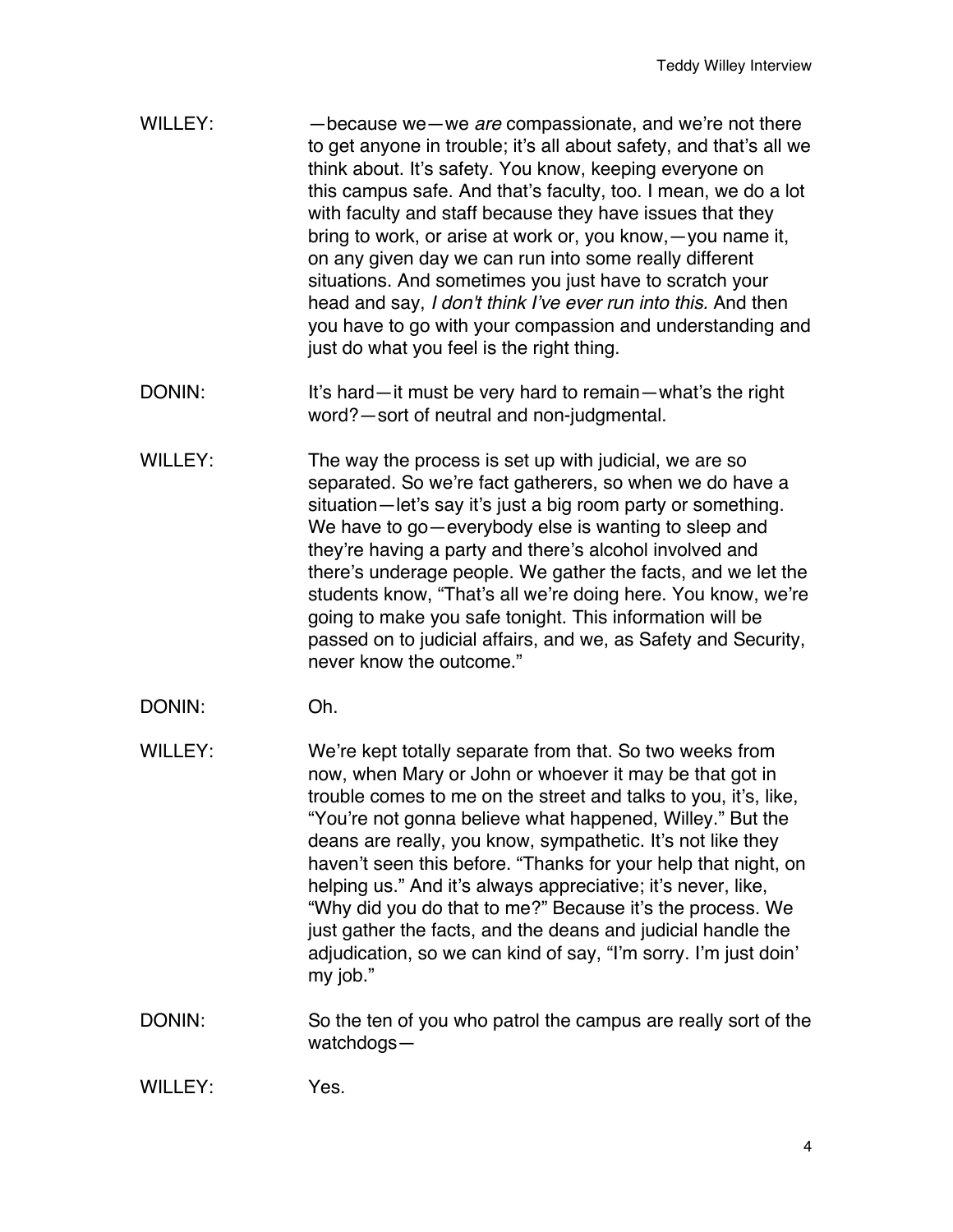| DONIN: | -for what's going on. |
|--------|-----------------------|
|--------|-----------------------|

WILLEY: Yes. And we have five night security [officers], who walk the buildings, actually physical walk, and those guys are our eyes as well because they're just constantly on the move.

- DONIN: That's what Pete [Cornelius] does, right?
- WILLEY: Yes. And they're wonderful. We have the best group thatsince I've been here. They're just—all of 'em are really observant. You know, they let us know if they see something. And by walking the dorms constantly, they hear, you know—and they'll say, "You might want to kind of walk through the Choates. Gettin' a little rowdy down there," that kind of thing. [Chuckles.]
- DONIN: And I assume there are certain days of the week that are more busy than others.
- WILLEY: Yes. Surprisingly enough, Monday nights are busy.
- DONIN: Really!
- WILLEY: Because of the secret societies.
- DONIN: Ohh.
- WILLEY: And most people don't realize that, but that's their night to howl.
- DONIN: So they party and stuff on a Monday night?
- WILLEY: Mm-hm.
- DONIN: Oh. And then Wednesday night, I'm told—
- WILLEY: Is meetings night for all the Greek system, so everyone is obligated to show up for house meetings from 7:30 to 9:30 or whatever time. Different ones are different times. And typically that's when they do their whatever they have to do to belong to certain organizations. And, of course, Friday and Saturday nights is the busiest. I mean, it just always will be.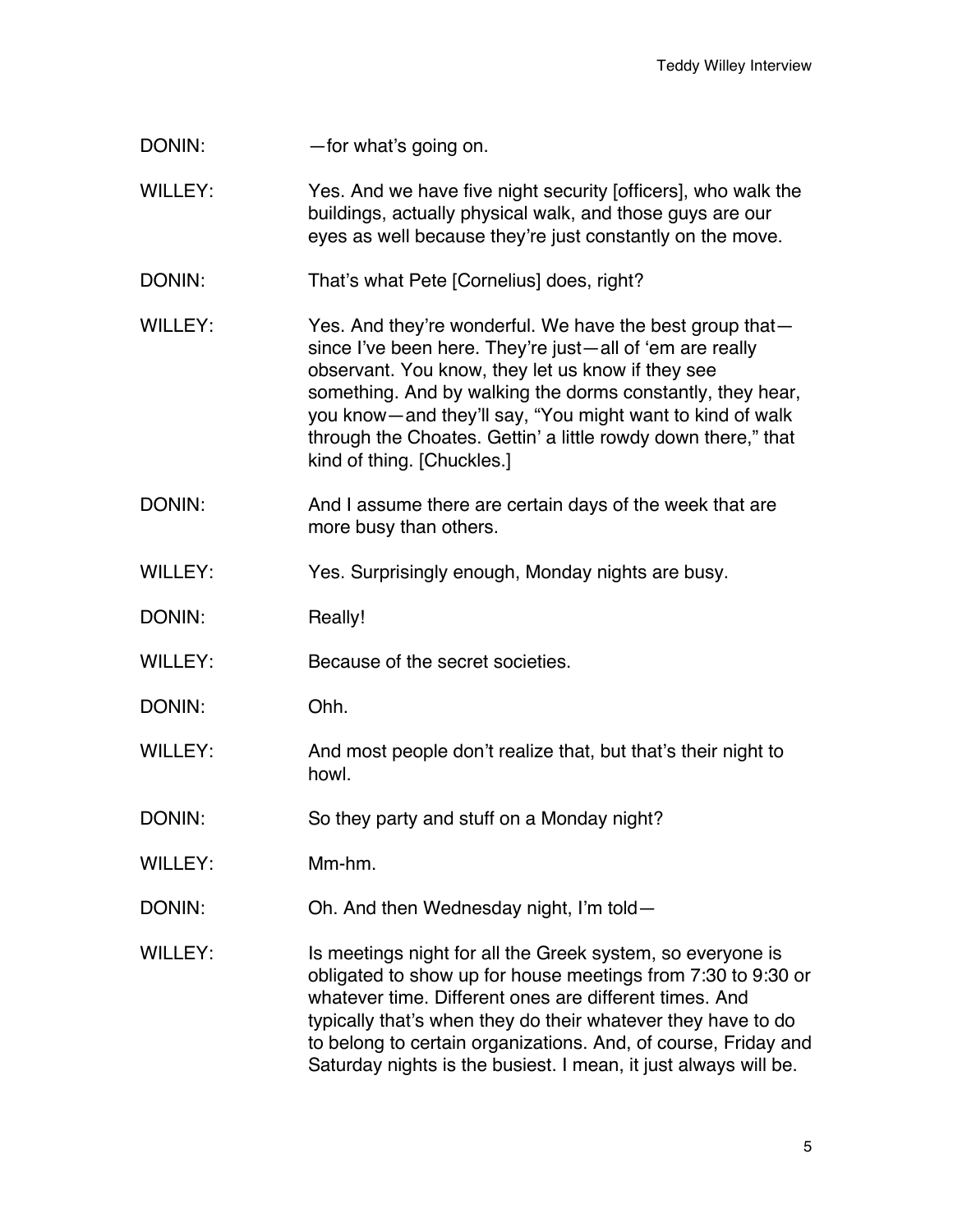But Wednesday nights are interesting because that's when scavenger hunts, that's when the little game-playing between fraternity, sorority, or otherwise—it's fun.

- DONIN: So there's always something interesting going on.
- WILLEY: Always. And that's why I chose that schedule. So I work two days, and then I go to work Wednesday and Thursday nights.
- DONIN: Oh, so you get a real mix, don't you?
- WILLEY: I get my mix, yep. And I love it.
- DONIN: The difference between the day and the night is very different.
- WILLEY: Very different.
- DONIN: Yeah. Somebody—I think it was Dennis Brown who was the first one who pointed out the fact that—you know, for those of us who are simply staff during the day, Dartmouth is a very different place at night.
- WILLEY: Completely different world.
- DONIN: It's like two different worlds. And the students become different people at night as well.
- WILLEY: They do.
- DONIN: You know, we see them as sort of high-functioning, smart kids who are here doing their homework and their class assignments and acting more or less like adults,—
- WILLEY: Mm-hm.
- DONIN: and yet all of that changes after dark. Is that a fair assessment?
- WILLEY: It's very fair. And, you know, you see all the strange outfits and the funny costumes and the skimpy outfits, and you see the students happier than you could ever imagine—you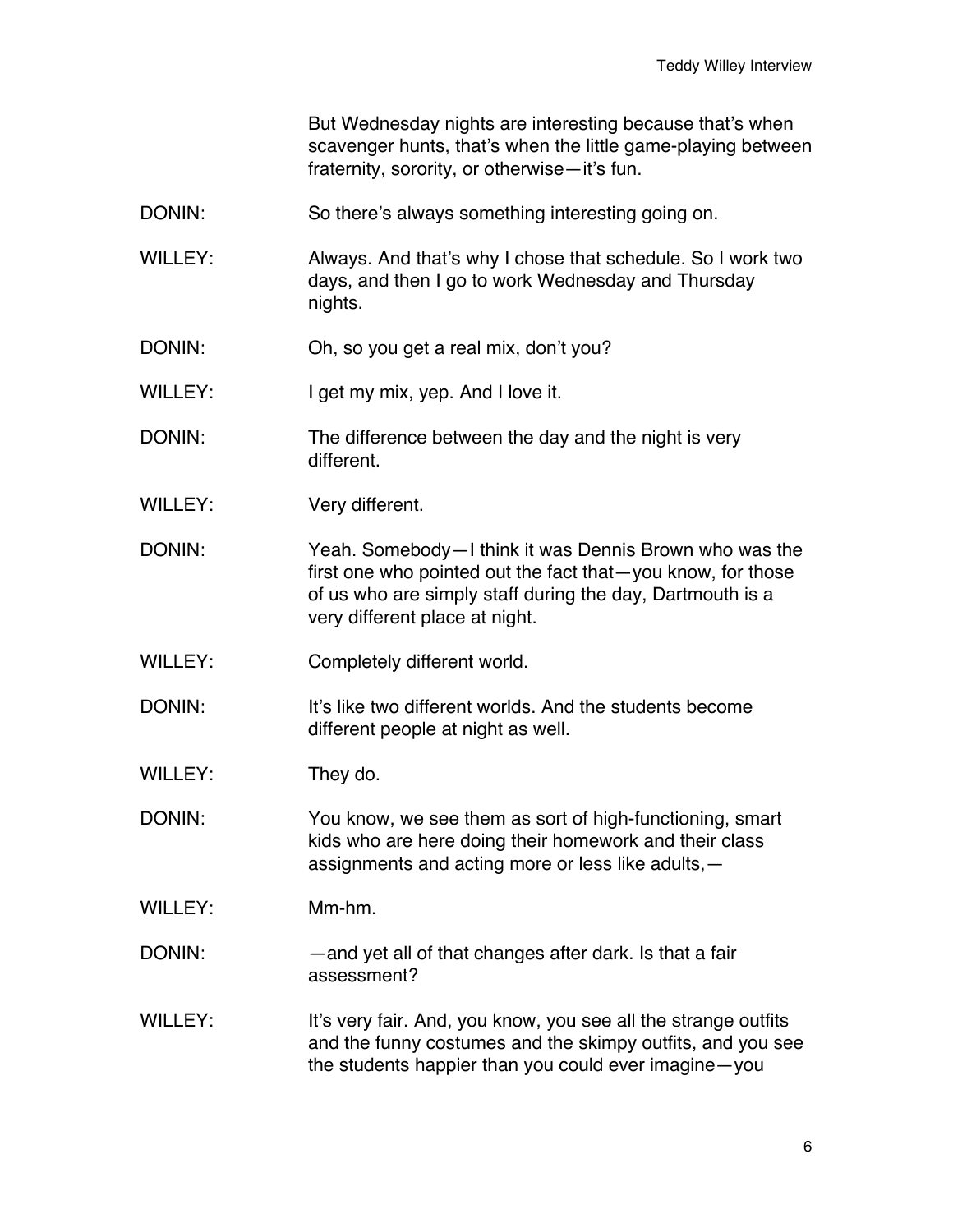know, after they've been—just taken the edge off their inhibitions? Is that the word for it?

- DONIN: Mm-hm.
- WILLEY: And you do see a different side to the campus. And that, there again, is when we have double the staffing, and you can't go a block without seeing one of us, because we are right there.
- DONIN: Oh, of course. It makes sense. You've got twice as much staff at night than you do during the day.
- WILLEY: Yup. So at those times, when things are more likely to happen, we've got personnel within yards, literally. I mean, any call, we're within seconds; one of our cruisers or officers is on the scene. So if someone pushes a blue light that there's panic at 9 Webster Ave., literally within seconds one of us'll be there. So we've got a really good handle on where to be.
- DONIN: Mm-hm.

So let's back up to when you first came here. What was it like—what was the notion of working at, you know, a fancy, Ivy League, private college with all these rich kids? Which as we all know, isn't really what this place is about, but that's the reputation it's had. What was it like coming into a place like this? Were you intimidated?

WILLEY: Yeah, I was. And it was so foreign. I was raised so simple, you know. But it wasn't hard because of the mix here. Dartmouth has always had this wonderful mix of students. I mean, from the poorest of poor and from the farthest points of this Earth to the most wealthy off of Park Avenue. So in my job, being on the bike, I've had a nice mix of conversations and relationships. I mean, I could tell you stories of meetin' with students in the middle of the night, bawling their eyes out and, you know, spending an hour talking to 'em that were dirt poor, and then *they* were intimidated.

DONIN: Yeah.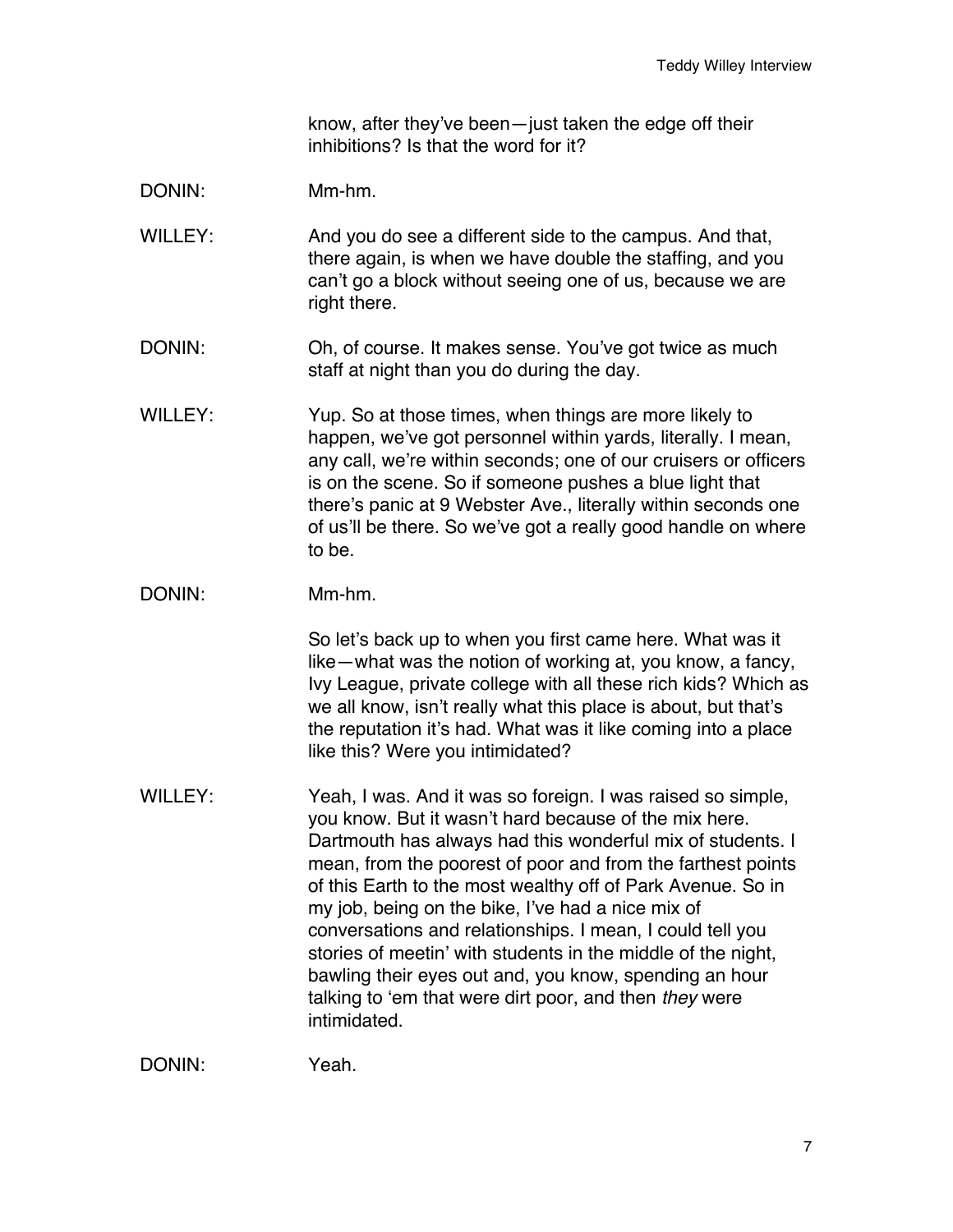- WILLEY: You know? They just—I can't even explain it. But I think Dartmouth has done so well with the mix of people here. It lessens the intimidation. It's like the DOC trips. I've spoke at those for ten years. They invite me to Moosilauke, and I'll speak and go through the whole—you've been there, probably—the whole dance and—
- DONIN: Yep.
- WILLEY: scarin' the students. Well, I've been blessed to be one of the guest speakers there for years. And this year they let me do the morning one to send them off, and it's just—you see all these happy faces, 'cause they're so excited, right, this first, you know, few weeks.
- DONIN: Mmm. But it's also scary for them.
- WILLEY: It's got to be scary.
- DONIN: *Am I gonna fit in? Am I gonna find a friend?*
- WILLEY: Yeah.
- DONIN: *Am I gonna be able to do the work?*
- WILLEY: And then the homesickness.
- DONIN: And they're homesick.
- WILLEY: Homesick, yeah. I've run into that a lot. And they're intimidated 'cause of the workload, because of the system. It's so short. That first year is brutal.
- DONIN: Yeah.
- WILLEY: I mean, you see these kids really, really working hard.
- DONIN: And they're pretty shell-shocked in the beginning.
- WILLEY: They are. Yeah, yeah. But I think the faculty and staff does such a good job, even right down to the custodians in these buildings. You know, I talk to them all the time, and, you know, they end up like a surrogate father or mother, you know.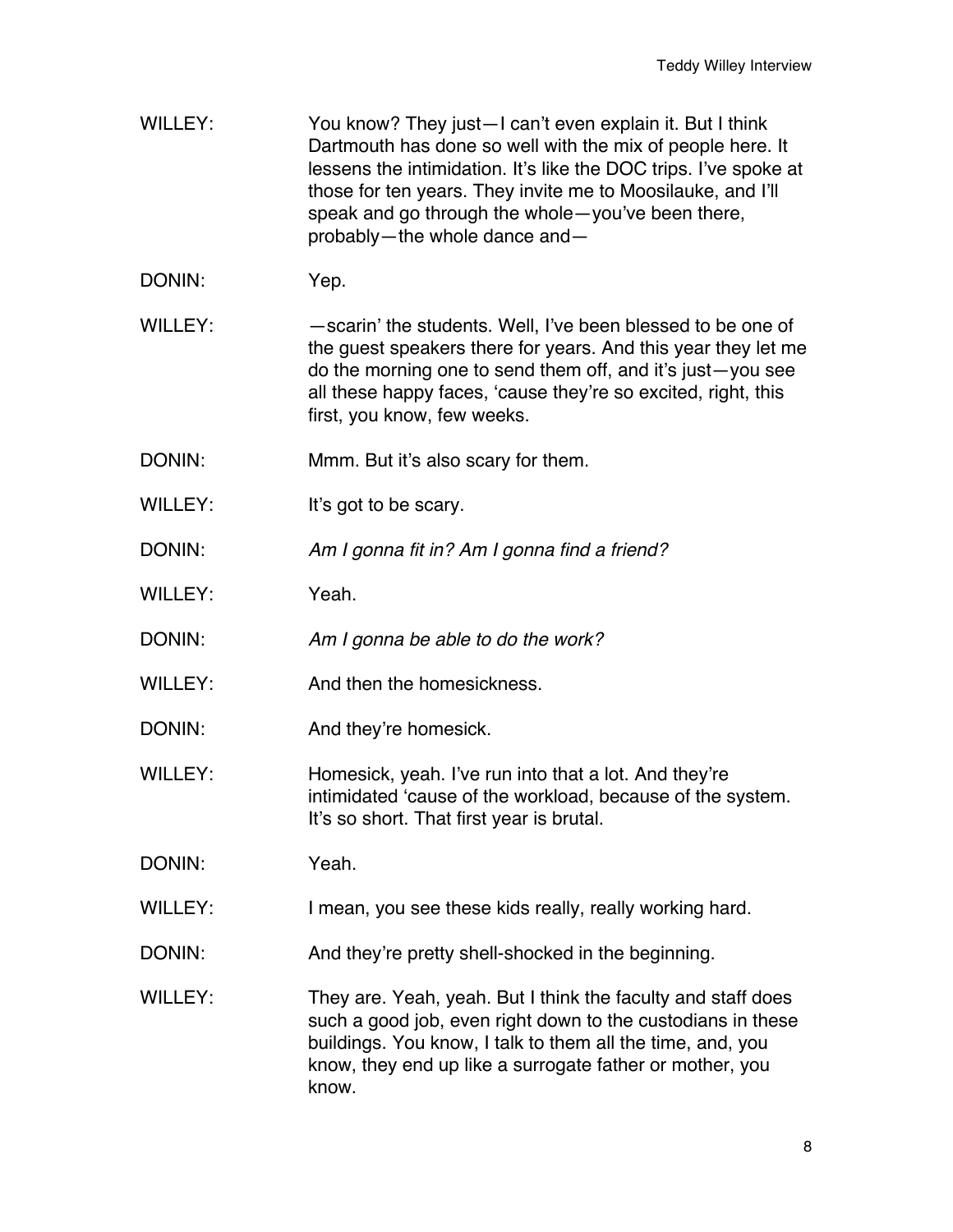## DONIN: Yeah.

WILLEY: I know one down at French, it's like, "Miss Lisa." It's likeyou know, they just love 'em to death.

- DONIN: Mm-hm. And it's really—I think it's the people that are working sort of behind the scenes, like you and the cleaners and the cooks and everybody else. They're the ones that have the real connection to the students because you see them at their most vulnerable.
- WILLEY: Yeah.
- DONIN: I think we work—when we work with students, they've got their act together, and they're not crying, and they're not drunk, and they're not tired. So we see a very different version of the student than I think all of you people who work behind the scenes see.
- WILLEY: You know, also the people that market Dartmouth like it and love it so much. It's like you and your husband. I mean, you don't run away from this campus the second you punch the clock. You might walk downtown and have a gelato or a cup of coffee and continue the community and conversations. I mean, that's really important. And I think so many of the staff here do that. And, you know, the faculty and the professors and—you know, it's not like a job; it's like—it's community, which is really important.
- DONIN: So how would you describe the Dartmouth community that you found when you came here? Do you consider your community just your work colleagues in Safety and Security, or is it broader than that, encompassing other parts of the Dartmouth family?
- WILLEY: Because of our job and our interaction with so many different groups—I mean, we routinely talk to the UGAs because that's, like, the first line of defense for the undergraduates. It's an undergraduate adviser, which is on each floor of each residence hall. You understand. But then the community directors. We build this rapport, or I have, over the years. Every one of the community directors are walking this campus all the time. They walk to their meetings, 'cause they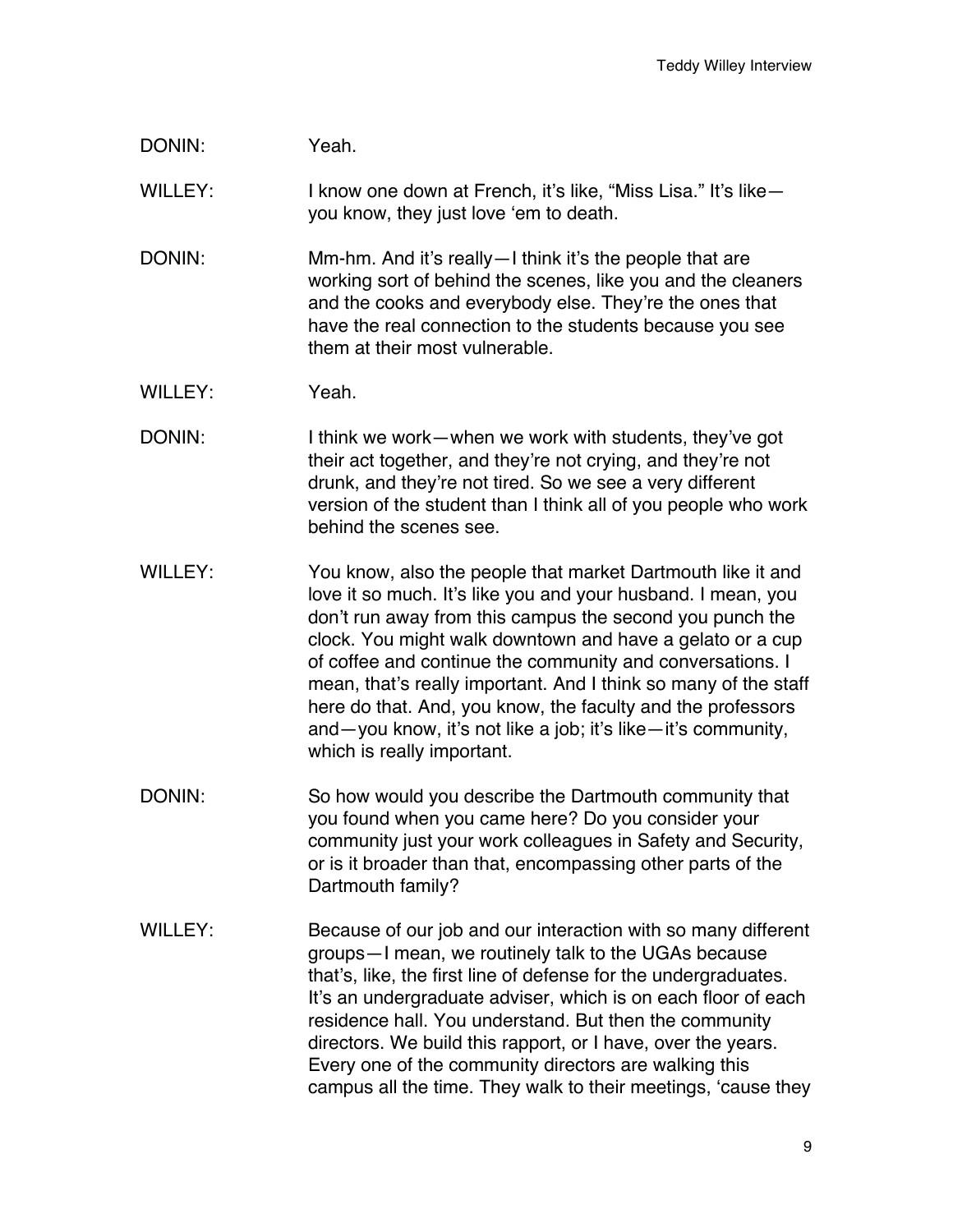live on campus. They're walking downtown. So they're—24 hours a day, they're literally living, breathing, sleeping the experience. So we talk to them all the time because sometimes it's middle of the night drama, but other times it's just—

Or the SAPA coordinators. You know, Amanda Childress. You know, this wonderful lady that deals with some of the most horrible things that happen on this campus, and always a smile. So she went on vacation a couple weeks ago and she was all excited to tell me, so I hop off the bike, and I walk her from her office to the Choates, to her car, and we just have this wonderful conversation. But she's way up here [apparently raises arm] as far as faculty, compared to me, just this little security guy. You know what I mean?

- DONIN: But you're all working together.
- WILLEY: But we're all together, and we're all tryin' to do the same thing. And deans. I mean, I routinely just hop off the bike, Teoby [Gomez]—or whoever. You know what I mean?
- DONIN: Mm-hm.
- WILLEY: And walk with them, you know?
- DONIN: That bike is really a great tool, isn't it?
- WILLEY: It's such a tool. And, you know, it's funny because when you're on foot, you get the impression like you hurry to catch up to the student and talk. They don't have the same—it's almost intimidating, where the bike—it just all goes away. I can circle a time or two, do a little pirouette or something, and talk and, like, "What's goin' on, John?" or Mary or whoever. And just kind of casually converse with them and walk.

President Hanlon. I can't tell you how many times he's been out on the bike—or, excuse me, walking his dog, and I'm on the bike—or Miss Hanlon—already. You know, there's probably been 20 instances where we've—"Good morning," you know. So everybody—

DONIN: So your community is everybody.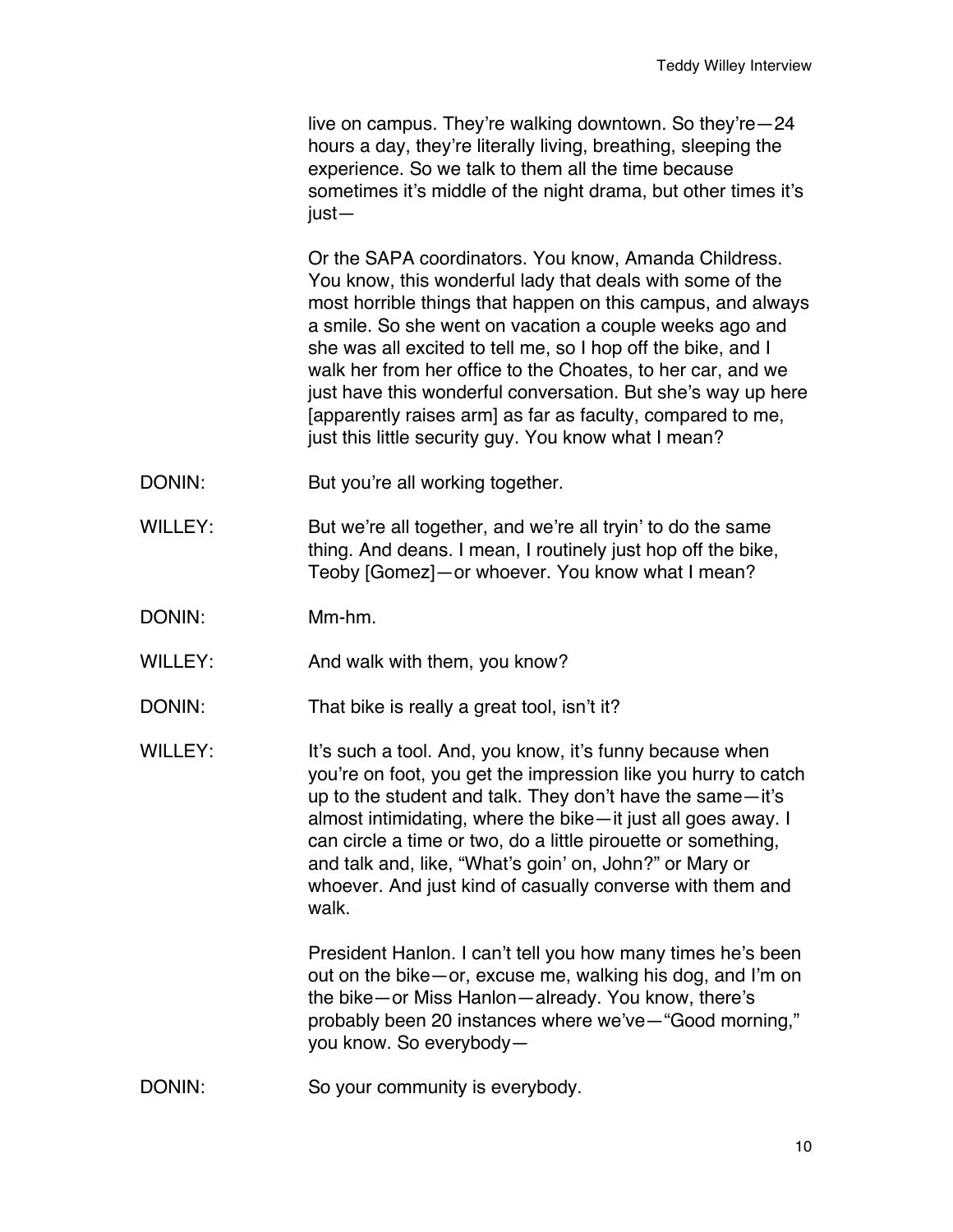WILLEY: Everybody.

DONIN: Yeah.

WILLEY: And right to the custodians. I mean, everyone on this campus is information for me.

- DONIN: Mm-hm. But do you think that's the case—I mean, do you think you have easier access to everybody because of your job, because everybody recognizes that Safety and Security is sorta there for them? You know, these students that you encounter who feel like they don't—you know, they're not gonna manage here and maybe they don't have any friends or they're not gonna find any friends—are there sort of separate groups that people feel they don't belong to because of the—you know, because of who they are?
- WILLEY: I think regardless of their ethnicity or background or raisings or what they've been used to as far as law enforcement, from the very beginning, starting with H-croo—have you ever heard of Hanover-croo?
- DONIN: Yeah.
- WILLEY: They brag—or they emphasize that these are the people that are gonna help you the most the next four years, and they— 'cause, I mean, from the first day off the bus, "My dorm's locked," and they push the red call button because they're lost and they have no idea who to talk to. You know, our dispatcher will answer, "We'll send somebody right over." And you know—and they need us. And it's all about, like, "These people are helping me." They don't think about the badge and "these are the people that hurt or reprimand me."
- DONIN: Right. Yeah.
- WILLEY: From day one, we're the nice guys that are just here to help you. So—I think I got away from the question. But we're just always—from day one, we're the good guys.
- DONIN: So you're really—they distinguish strongly between you and what they call H-Po [Hanover Police], right?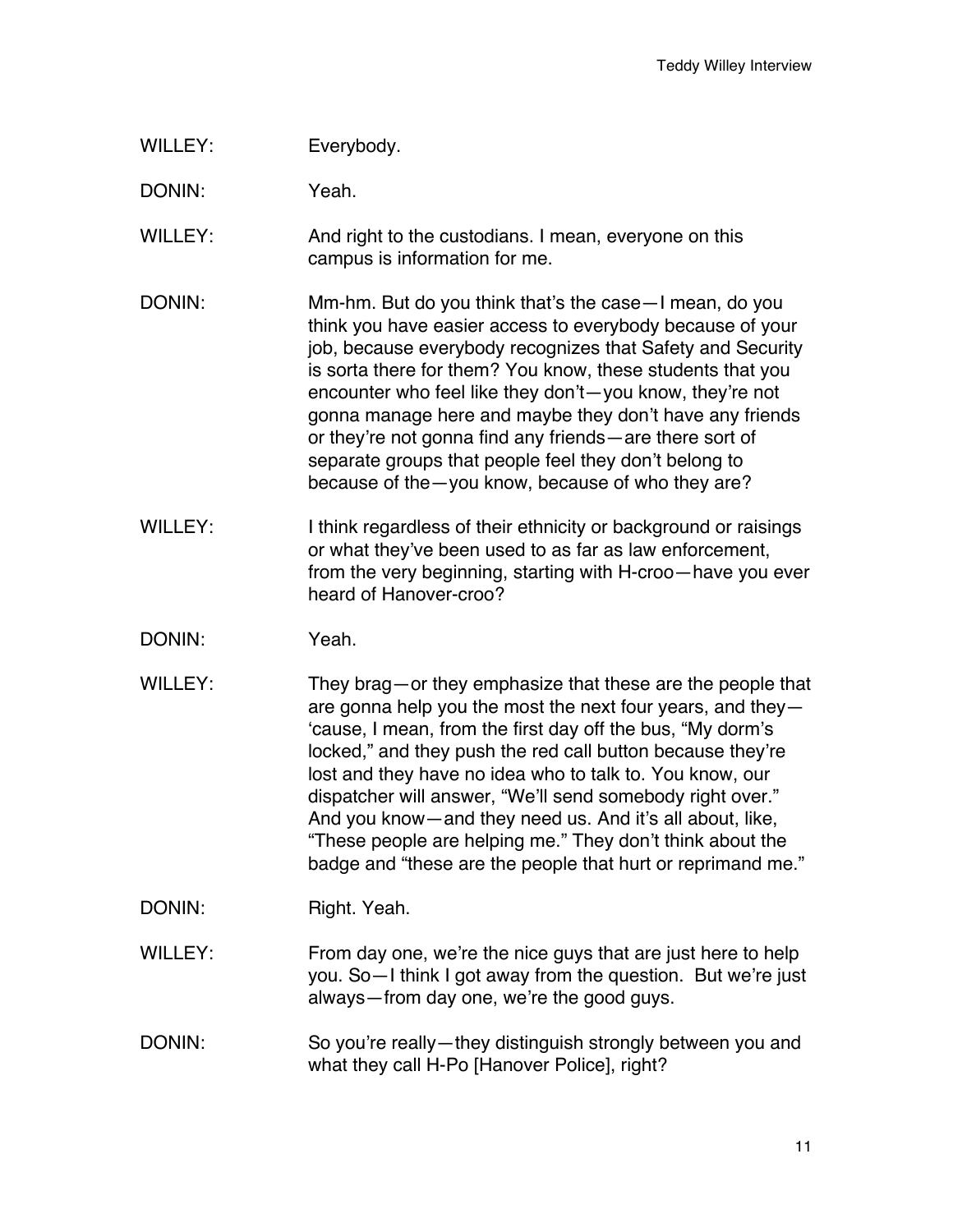| WILLEY:        | Yes, most definitely. And that begins right with the DOC trips<br>and talking to the trip leaders, and the safety talks. You<br>know, I go at night when I can, and I'll sit through the safety<br>talks, and they'll introduce, and they'll say, "These are the<br>good guys. If you ever need anything"—and, you know,<br>when I meet a parent it's, like, "You know, next year when<br>Junior, like, hasn't called you for three or four days and<br>you're wondering, Is he okay? You call us, 'cause whether<br>he's on campus, off campus, if he's in Tanzania, we'll find<br>him, and you'll get a phone call." And we do it routinely. So<br>whenever you need something, we're the ones. Just call us.<br>We've got the resources. We know who to contact. |
|----------------|---------------------------------------------------------------------------------------------------------------------------------------------------------------------------------------------------------------------------------------------------------------------------------------------------------------------------------------------------------------------------------------------------------------------------------------------------------------------------------------------------------------------------------------------------------------------------------------------------------------------------------------------------------------------------------------------------------------------------------------------------------------------|
| DONIN:         | That's fantastic.                                                                                                                                                                                                                                                                                                                                                                                                                                                                                                                                                                                                                                                                                                                                                   |
| <b>WILLEY:</b> | Every department in this college has someone that's 24/7<br>that we've got their phone number. For instance, Mr. Donin.<br>You know, ultimately they can get a hold o' him.                                                                                                                                                                                                                                                                                                                                                                                                                                                                                                                                                                                         |
| DONIN:         | Yeah.                                                                                                                                                                                                                                                                                                                                                                                                                                                                                                                                                                                                                                                                                                                                                               |
| <b>WILLEY:</b> | Yep.                                                                                                                                                                                                                                                                                                                                                                                                                                                                                                                                                                                                                                                                                                                                                                |
| DONIN:         | So parents count on you sometimes.                                                                                                                                                                                                                                                                                                                                                                                                                                                                                                                                                                                                                                                                                                                                  |
| <b>WILLEY:</b> | Oh! I tell them all the time, "You ever wonderin' about Junior<br>or Sis, you call us. We'll talk to you."                                                                                                                                                                                                                                                                                                                                                                                                                                                                                                                                                                                                                                                          |
| DONIN:         | Oh, that's wonderful.                                                                                                                                                                                                                                                                                                                                                                                                                                                                                                                                                                                                                                                                                                                                               |
| <b>WILLEY:</b> | Yeah, and we do take those conversations quite often.                                                                                                                                                                                                                                                                                                                                                                                                                                                                                                                                                                                                                                                                                                               |
| DONIN:         | Mm-hm.                                                                                                                                                                                                                                                                                                                                                                                                                                                                                                                                                                                                                                                                                                                                                              |
| WILLEY:        | Yeah. And then they graduate and they're gone, and it's so<br>sad [chuckles], because you get so connected to so many of<br>'em.                                                                                                                                                                                                                                                                                                                                                                                                                                                                                                                                                                                                                                    |
| DONIN:         | Yeah, you do.                                                                                                                                                                                                                                                                                                                                                                                                                                                                                                                                                                                                                                                                                                                                                       |
| <b>WILLEY:</b> | It's tough.                                                                                                                                                                                                                                                                                                                                                                                                                                                                                                                                                                                                                                                                                                                                                         |
| DONIN:         | Well, that's part of your job is connection with these kids.                                                                                                                                                                                                                                                                                                                                                                                                                                                                                                                                                                                                                                                                                                        |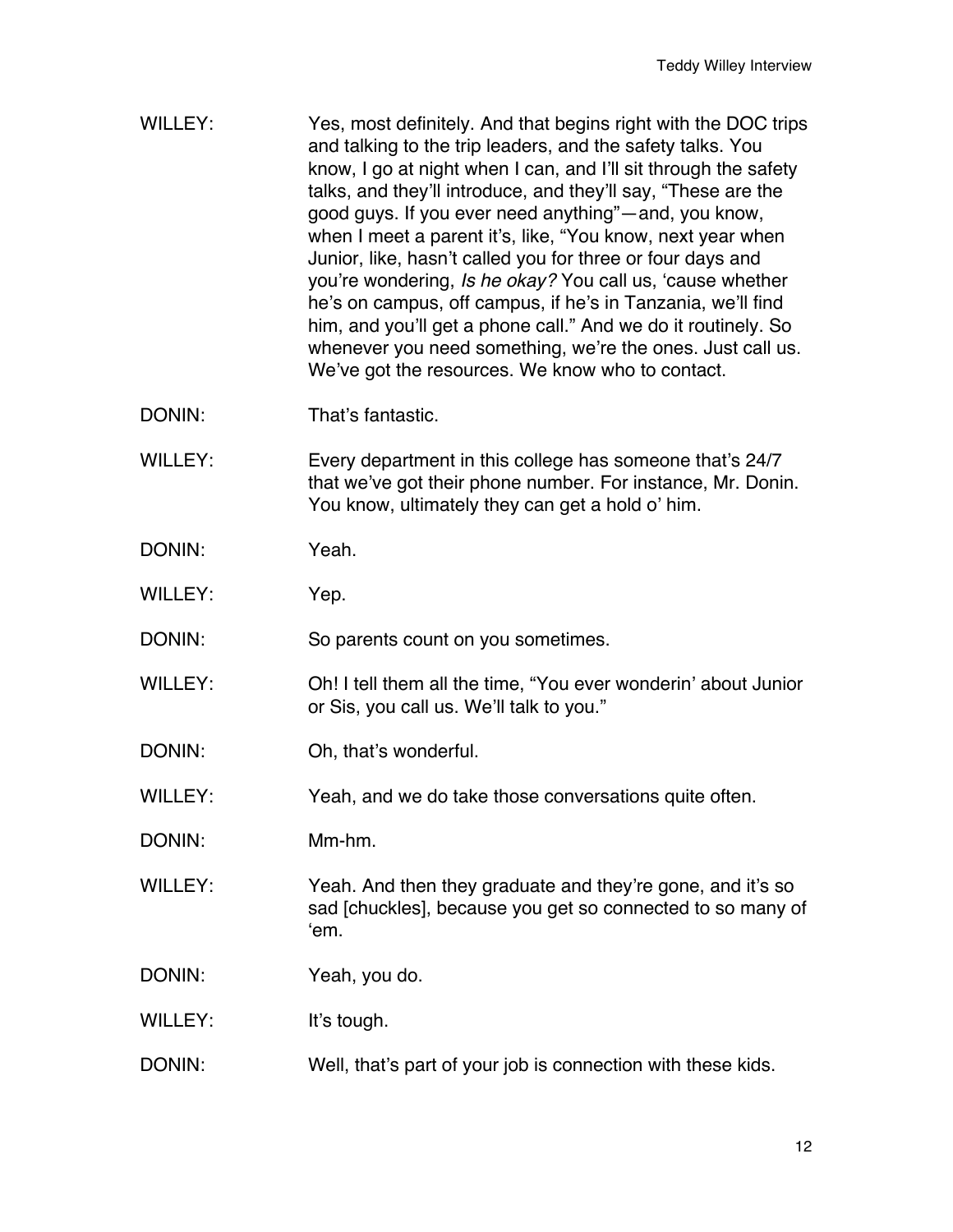- WILLEY: Yup. The reunions? Oh! It's just one big hug. It's just constant, from tent to tent to tent, you know.
- DONIN: Mm-hm.
- WILLEY: And it's nice when they come back and remember you, and it's nice when we can remember them.
- DONIN: So the kids feel free and open to talk to you and come to you—
- WILLEY: Ninety-nine—
- DONIN: when they're having a hard time.
- WILLEY: Ninety-nine percent o' the time, they do, absolutely. And there again, you know, that's the nice thing about summers, is where you really connect with these kids. You know, they're grilling, they're barbecuing, they're foolin' around out there in a little pool in the front yard or whatever, you know. And you stop and shoot the breeze, you know, and just hang out. "Willey, you want a hamburger?" It's like, "Eh, I better not. I'm tryin' to eat better." But sometimes I will. I'll just hang out and eat a hotdog with them and talk and socialize.

Our director is, like, so all for that. You know, public relations is a huge part of our job.

- DONIN: Yeah, I bet.
- WILLEY: Huge part.
- DONIN: So what do you make of the—I mean, even in the 14 years you've been here, almost 14 years, the sort of changing face of Dartmouth? You know, there's all this talk about diversity and increasing the students who are from foreign countries, from different religions, different color skin, different sexual orientation, all of that, in order to make the Dartmouth family more diverse, and that's both in the faculty and the students, I should say. Have you seen that, or was it that way when you got here?
- WILLEY: It's gotten better every year.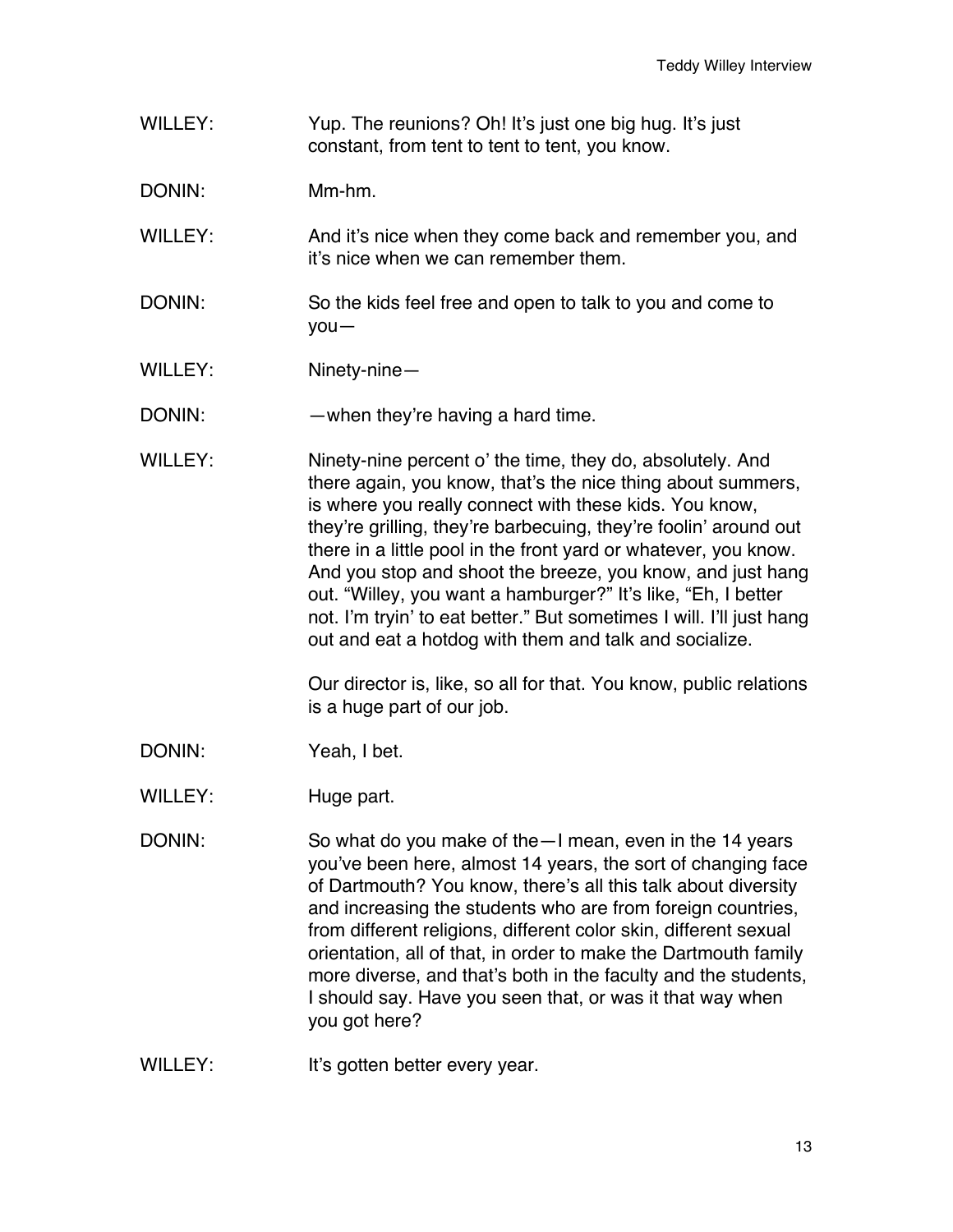## DONIN: Really?

WILLEY: I think so. Every year. I've noticed the largest difference in sexual orientation, though. But I think that's the way the world's evolving. You know, everything is more open. Everything is more—you know, if that's how you feel, it's okay. And so maybe it was here and I just didn't recognize it as much, but I think we are moving in that direction. But they've always done a great job with diversity. Gosh, I've met students from all over the world.

> And then the speakers that we'd get. I mean, we're, like, so blessed. I mean, Madeleine Albright.

- DONIN: Oh, yeah.
- WILLEY: Ahh! She was the sweetest lady in the world. And I worked her detail for two days, and literally I would meet her at breakfast and walk her through her day and at night walk her to her Hanover Inn room and—
- DONIN: Meet 'er the next day.
- WILLEY: Meet 'er the next day. Goodnight. And she was just the sweetest lady in the world. And I'll never forget that. I mean, all the presidents I've met and shaken hands.
- DONIN: Yeah.
- WILLEY: You remember the time I had the Segway for two days?
- DONIN: [Laughs.] Yes!
- WILLEY: Oh! So much fun!
- DONIN: [Laughs.] You feel like a celebrity.
- WILLEY: Yeah, that was a few days in the newspaper, too. Yep.
- DONIN: [Laughs.] That's right. The Segway!
- WILLEY: Oh, it was so much fun!
- DONIN: Whatever happened to it?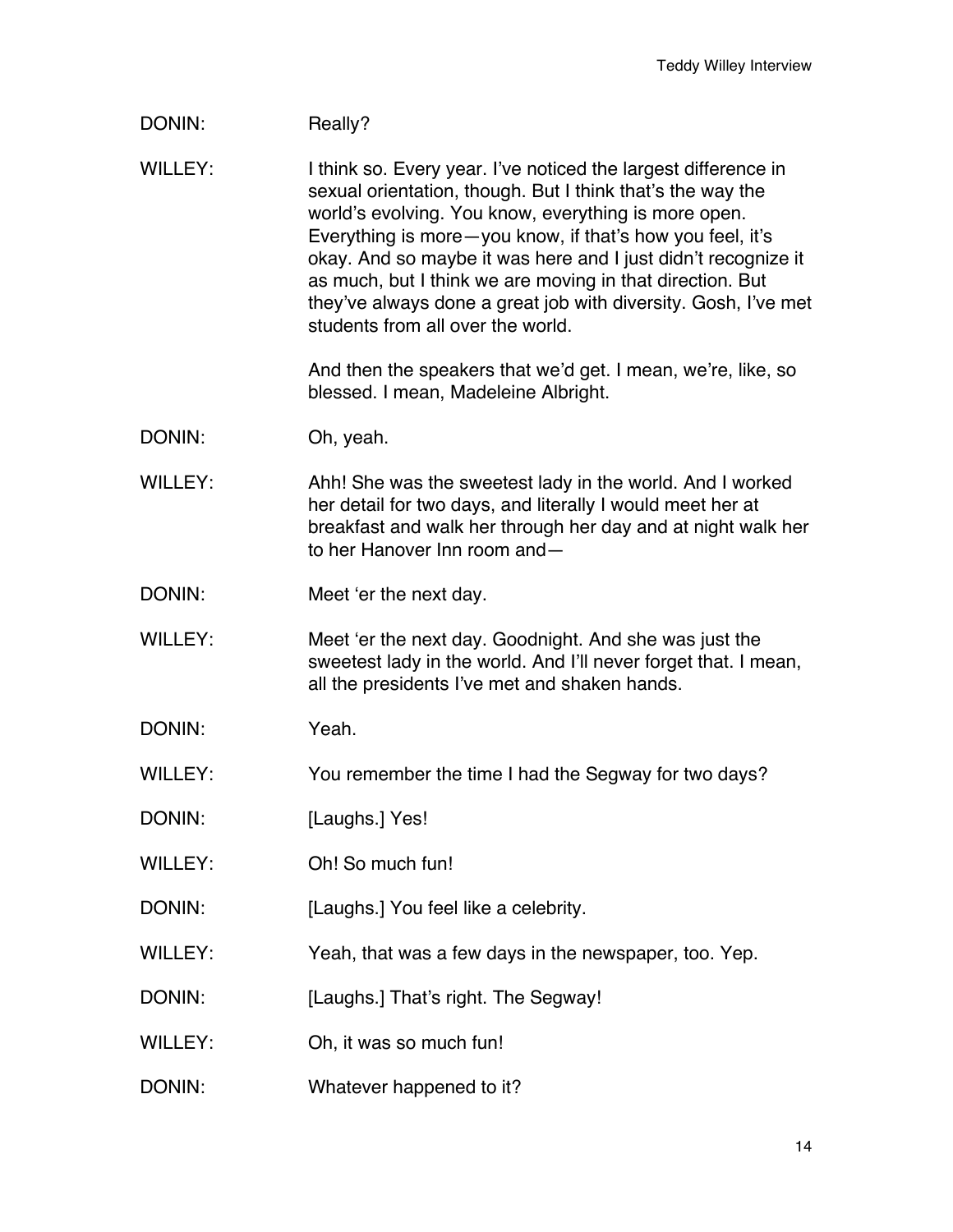- WILLEY: It was on loan.
- DONIN: Oh, it was on loan.
- WILLEY: The company gave it to us just on promo.
- DONIN: Yeah. Do you think they'd be a useful tool on campus?
- WILLEY: They would.
- DONIN: Not in the winter, obviously.
- WILLEY: They would be very useful. But it's also something that could be abused really easily.
- DONIN: Yes.
- WILLEY: And I don't think most people have the mentality to control themselves. [Laughs.]
- DONIN: And I'm afraid it would be "borrowed"—
- WILLEY: [Laughs.] Yeah.
- DONIN: — from time to time.
- WILLEY: You know, that's funny. The Class of '04 put out a ran-—not a ransom but they were trying to steal our bicycles. And they actually had it on the Internet and stuff. "If you can get one, we'll give you \$500."
- DONIN: Amazing.
- WILLEY: And it got to where every unlock, you're carrying that to the third floor.
- DONIN: Oh, gee.
- WILLEY: It got—oh, it was pitiful. So very shortly after, I learned every little nook and cranny where I could lock my bike up on the ground floor [chuckles] so I wouldn't have to lug it.
- DONIN: Gee, that-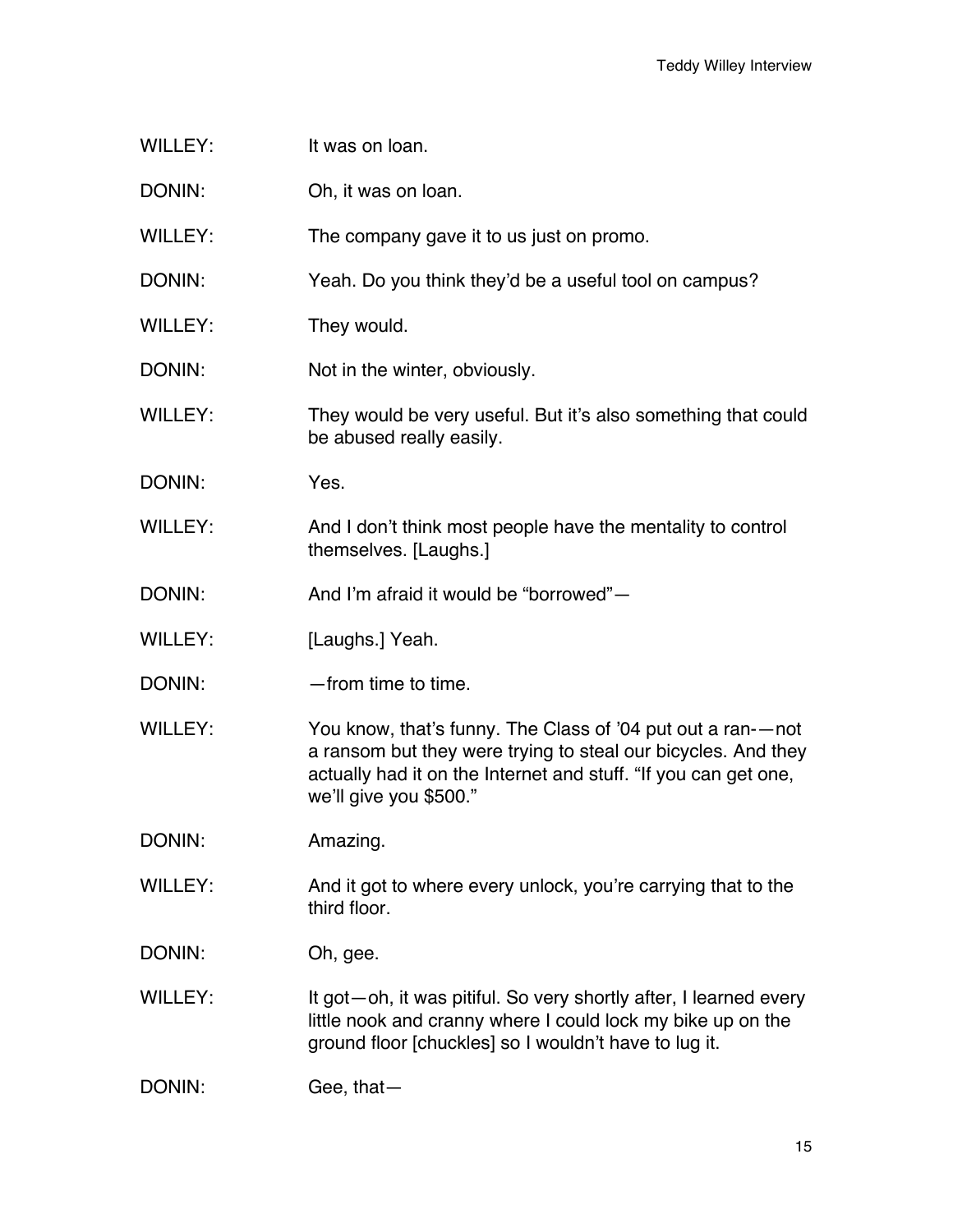- WILLEY: But we can't leave them out of sight for a second.
- DONIN: Well, they're very high-tech and fancy.
- WILLEY: Well,—
- DONIN: Aren't they?
- WILLEY: Compared to the students' bikes, no.
- DONIN: Oh, really?
- WILLEY: No. It's, like, a \$600 bicycle, but in today's you know, these students have \$5,000 bicycles.
- DONIN: Yeah, I guess they do, some of them.
- WILLEY: Some of 'em. And hopefully they're locked.
- DONIN: Mm-hm.
- WILLEY: [Chuckles.]
- DONIN: Yeah, there's quite a bit of trafficking in stolen bikes, isn't there?
- WILLEY: There is. Yes, there is. And I do that a lot, just patrolling just, like, bike rack to bike rack, looking for stolen bikes.
- DONIN: Yeah. Right.
- WILLEY: I do that a lot. We find them weekly-you know, a few.
- DONIN: Yeah, I bet.
- WILLEY: Yeah. They're just "borrowed"; they're never stolen.
- DONIN: Uh-huh. So what do you make of what happened herehow's our time?—What do you make of what happened and continues to happen from time to time where, you know, a small number of students are not kind to one another, for whatever reason, whether it's shouting at the prospective students this spring or attacking kids that live in the gender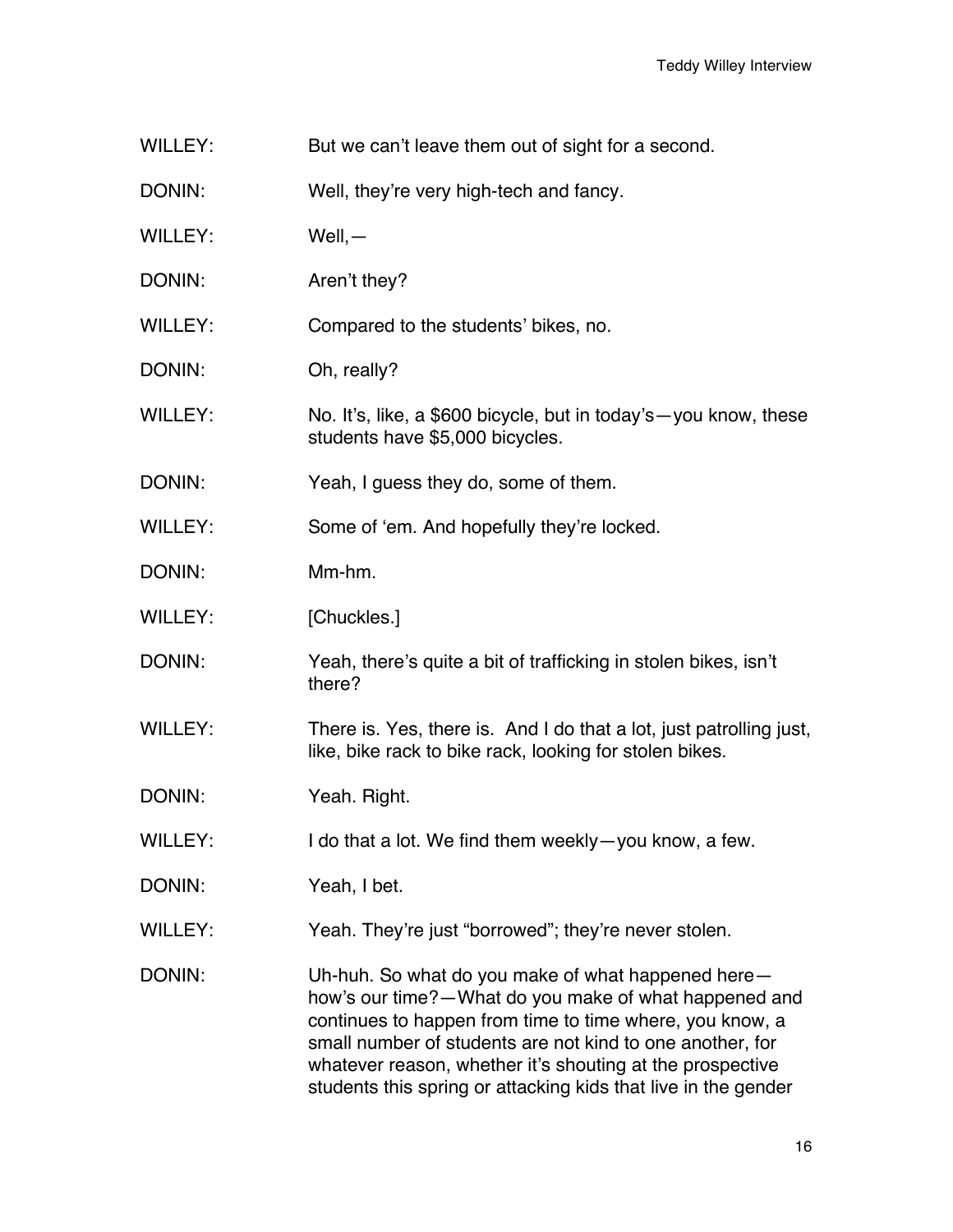neutral house or, you know, mimicking students speaking foreign languages? You know, all this stuff that just seems to play over and over again in the news. How do you—you must get involved with the students who are part of that, either on one side or the other. How do you deal with that, or them?

- WILLEY: Routinely.
- DONIN: Yeah.

WILLEY: That's part of what comes out of people that I'll never understand. When there's alcohol involved, I understand.

- DONIN: Yeah.
- WILLEY: One instance you mentioned, too, was mimicking their language. That was during the day, no alcohol involved, higher thinking going on. You know, working, classwork, studying. Where would that come from? Part of that was a misunderstanding. It turns out that it was just kind of practicing the language, and unthinkingly directed it to someone. There wasn't a motive to hurt someone. But every now and then they do.

The attacks on the gender neutral housing. Horrible. I mean, come on! What century are you living in? I mean, we're not a bunch of skinheads or racists or—I'm from the South, so a lot of people would associate—but I had the kindest parents in the world and raised religious. And, you know, the thought of ever saying something hurtful to someone,—you just would never do.

So I struggle with that, Miss Donin, and when I have to interview someone and find out, like, "Just what were you thinking when you said this?" or "when you threw that at someone?" or "when you were just riding by in your car and you yelled, 'Hey,'—you know, whatever, out the window?" I just don't want to repeat any of it.

- DONIN: Is it just boys being boys?
- WILLEY: Usually it is. But 90 percent of it's alcohol, though. When alcohol's involved, the brain cells and the IQ—and you get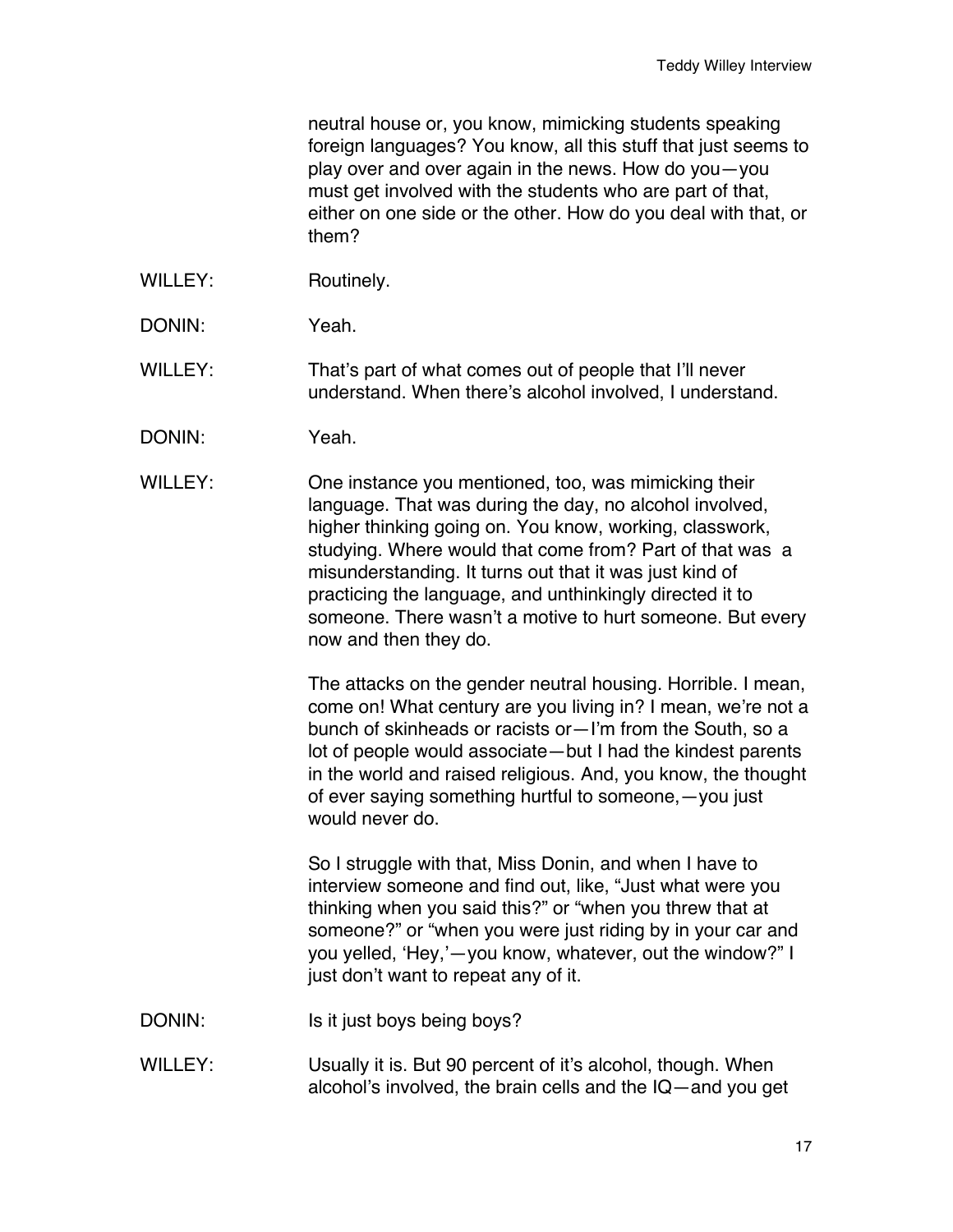three or four people together that are, like, egging each other on and one-uppin' the other one, you know, their IQs just tend to drop.

- DONIN: Uh-huh. So their behavior drops.
- WILLEY: Yeah. And, you know, it's funny because I've been so tightly related to the Greek system because I was the only one allowed in the houses for years. For, like, three years, myself and Officer Bobby were the only two people ever allowed in a fraternity.
- DONIN: Why?
- WILLEY: Because we were the only two they trusted.
- DONIN: Oh, you mean they were allowing you in and nobody else?
- WILLEY: No one else.
- DONIN: 'Cause it is private property.
- WILLEY: Private property. That's all evolved. We started the process. And now it's nonchalant: go up, key the door, walk in. "Hi, I'm just here for the safety visit." Wander through. But it's funny you'd say that about the groups. You know, I've seen the different types of groups, between the Theta Delts, the ADs, the Gamma Delts, the Betas. And…I don't know, it's like the houses draw from a different, like, money pool or raisings and stuff. You know, these tend to go this direction; the SAEs, you know, tend to be Connecticut, New Jersey and money and New York. And, you know, the Theta Delts are all prep schools. They all came from prep schools.
- DONIN: So you're saying they all have their own personalities.
- WILLEY: They have their own personalities. And when you go to interview someone that's said something racist or—in the back of your mind, you're thinking, *Okay, where did this come from? You know, they weren't raised that—I mean, they didn't do that at*—whatever prep school—I don't even whatever. I don't know. I'll never understand it, though. I know I'm wandering, but I'll never understand, you know, the racist and the ethnicity and gender-bashing.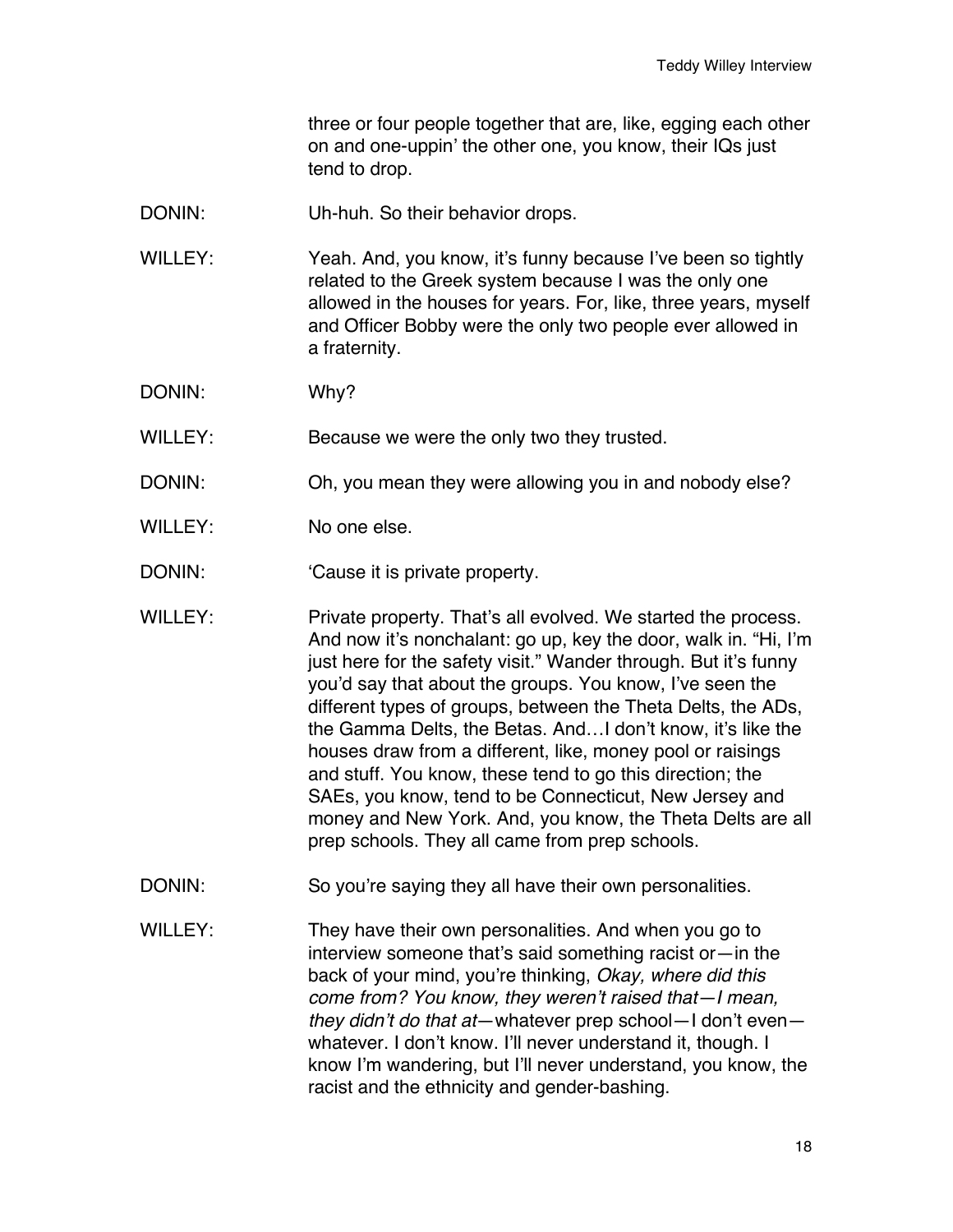- DONIN: And we should be clear here: This isn't just Dartmouth where this happens. I mean,—
- WILLEY: Oh, of course not.
- DONIN: —it's this age group, wherever they are in school.
- WILLEY: Yeah. And it's everywhere. And, you know, the problems that Dartmouth's involved in right now with Title IX and things—I assure you [chuckles], any college you go to anywhere, there's things going on, you know. I was in Burlington last weekend, just enjoying Burlington and the sailing and the whatever that street is that you walk down.
- DONIN: Church Street.
- WILLEY: Church Street. And, you know, I saw so many things in just a matter of hours. [Chuckles.] I'm, like, *Well, it's good to know it doesn't just happen at Dartmouth*, you know? [Laughs.]
- DONIN: To be sure. To be sure.
- WILLEY: Yeah.
- DONIN: [Laughs.]
- WILLEY: But it's a nice area.
- DONIN: It's a nice city to visit.
- WILLEY: You know, it's funny: On my day off a lot o' times, you know, it ends up coming back to Dartmouth, whether it's a soccer game or whether a rugby game or whether just Hanover, and you can't say "Hanover" without Dartmouth because it's all one, you know.
- DONIN: Pretty much.
- WILLEY: It's a great place.
- DONIN: So that calls into question another idea. So when you think of the Dartmouth family, do you think that that includes the townspeople of Hanover?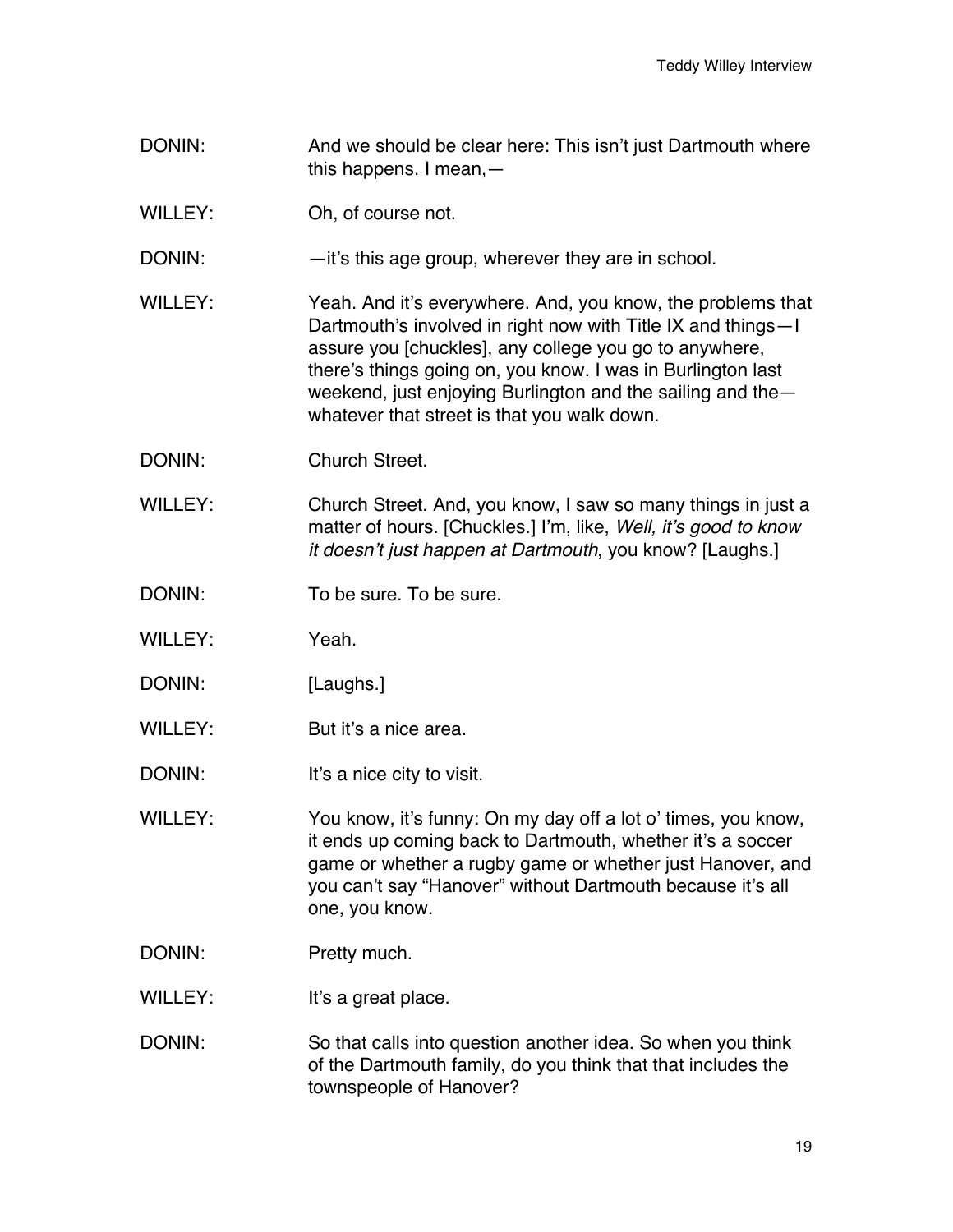WILLEY: Absolutely.

DONIN: Uh-huh.

WILLEY: And I think the college works really, really hard to do that. I'm sure there are some that say, "Uhh, thank goodness it's summer and all those"—you know what—"Dartmouth students aren't"—

- DONIN: [Laughs.]
- WILLEY: stepping in front of me."
- DONIN: Yes.
- WILLEY: And then I see the contractors trying to get through town in the morning—you know, because everyone has to be driven to school at Hanover High. You know, it's a nightmare for an hour and a half coming off of the interstate.
- DONIN: [Laughs.]
- WILLEY: I feel so sorry for 'em. But, you know, it's fifteen minutes o' drama, it all settles down, and now you can walk around town. You know, you can enjoy a day at Dartmouth. And that's the beauty o' the bicycle. I see so many people that are just, like, "Oh!" and then are leaf peepers, you know. And the architecture. And Hanover can be really happy that Dartmouth architecture is here because Hanover wouldn't be here if it wasn't for the college, so—

And, you know, I think it's funny, too, that people that worked at the college ended up working at Hanover. For instance, Janet Rebman. You know, years at alumni. So you know, she brings that to the Chamber of Commerce.

- DONIN: Right.
- WILLEY: We're just, like—we're so tied together.
- DONIN: Lots of connections—
- WILLEY: Lots of connections.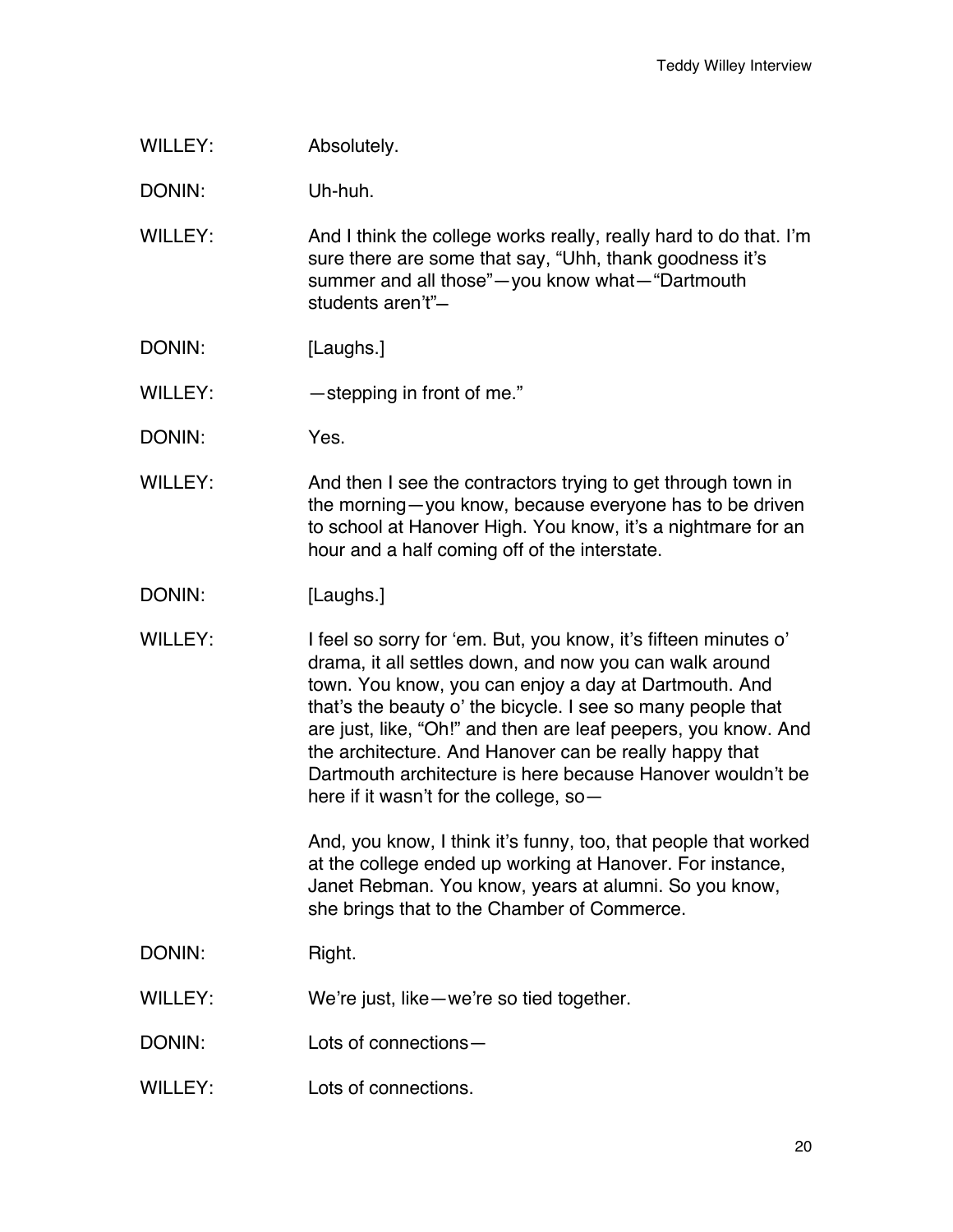DONIN: — between all these groups.

WILLEY: Yup. And community.

DONIN: Yeah.

- WILLEY: I mean, you and your husband for years just—you walk back to your house.
- DONIN: Right.

So is it fair to say a big part of your role is to focus on the kids who *are* having a hard time fitting in, feeling like they may not belong here, and, you know, you're a logical person for them to go to, to have a heart-to-heart with. I imagine that everybody at some point entering this community of Dartmouth, this family, whoever you are, feels like they're an outside from time to time or that they don't belong. And I should think you hear a lot of that from people, that, "Oh, I don't belong here. I can't fit in."

- WILLEY: I'd like to think that we're counselors in our own way, although none of us have been trained in that direction.
- DONIN: But it's your personality.
- WILLEY: There again, yes. And if they hire the right people, you know, you do have that mentality and that mindset to always want to help. But it's funny: There's a trainer with athletics, you know? I sat for, like, a half hour on the bench one day talking to her, and she was here just off the bus, coming for an interview. She's like, "I'm not sure. Is there any hiking around here?" You know, "Is there any biking? I'm an outdoors person. What can Dartmouth do for me?" So anyway, like, eight years later, she's still over there, training. And she always says—she says, "If it wasn't for you, Officer Willey, I wouldn't have picked Dartmouth." [Laughs.]

But everyone's going to feel a little intimidated because of the money. Some of these kids—you know, they've had a nanny. They've never been home. They've been at prep schools their entire lives. But, on the other hand, you know, those are the ones that need us the most sometimes.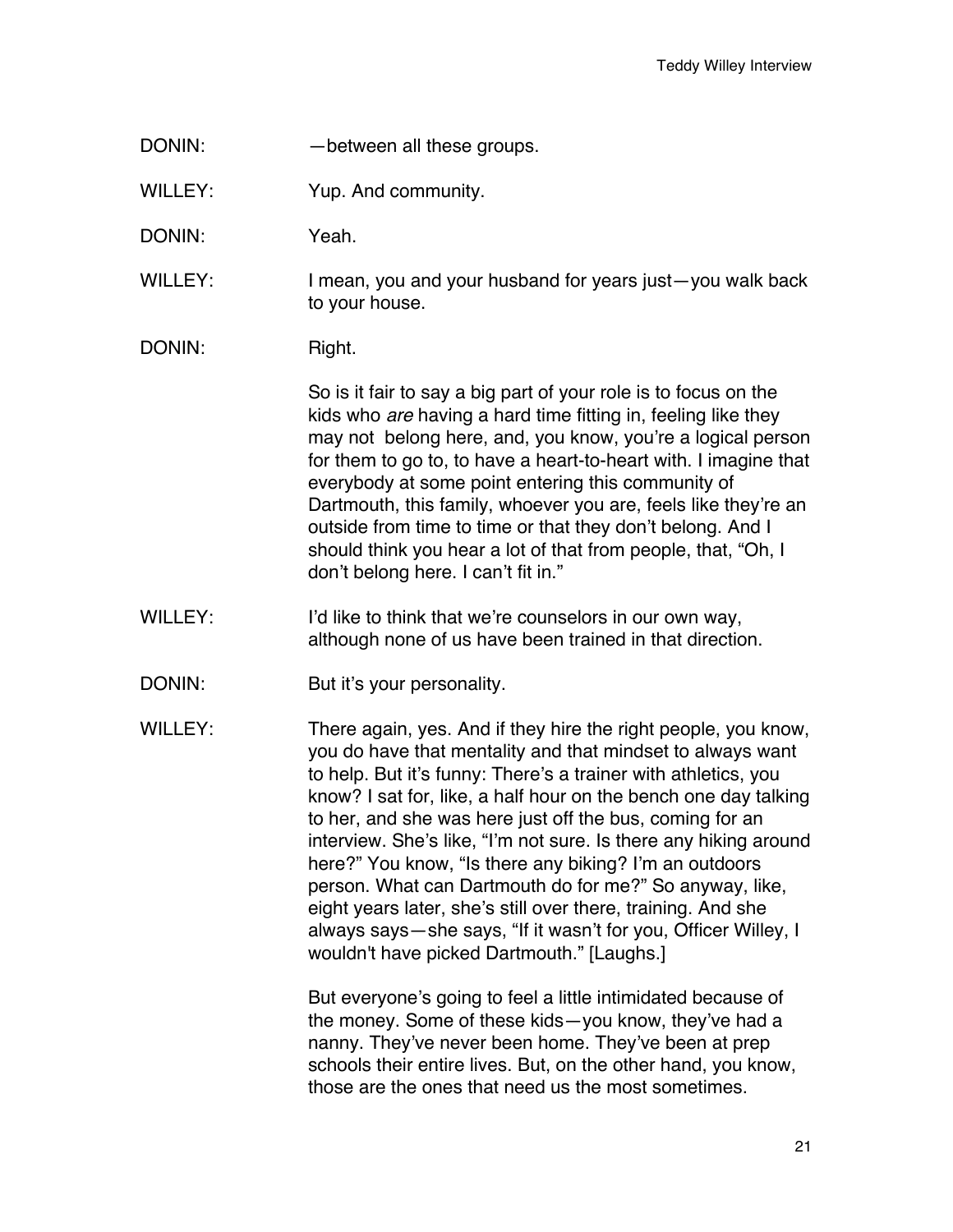DONIN: You're their family.

WILLEY: Because we are what they have. It has evolved a lot with cell phones. Life has changed. Back in the days of Blitz, when everybody was Blitz—Hanover had the worst cell phone reception in the world.

DONIN: Yeah, I remember that.

WILLEY: You'd pick up the average intox on a Friday night—it's, like, "C'mon, let's go to Dick's House." "Okay, Willey, let's go." And it was so funny because Dick's House had a terminal in the ground floor. "Willey, lemme check Blitz before I go." [Drums fingers on table imitating typing.]

DONIN: [Laughs.]

WILLEY: And it would be all they can do to stand, but they could check Blitz. [Laughs.] And it's, like, "Okay, c'mon, John, let's go." [Drums fingers on table imitating typing.]

DONIN: [Chuckles.]

WILLEY: "One more"—you know. And then they'd go upstairs and they were happy as clams. But it has changed a lot, you know, with the cell phones, and community.

DONIN: Now, with the increased number of women on campus, obviously, since—even the whole time you've been here are there women who do the same job that you do? I mean, what's the—in terms of—

- WILLEY: We do. We do.
- DONIN: In terms of staff.

WILLEY: We do, and it's interesting: I think our director is really, really trying hard to increase the numbers, but you've still ultimately got to have the applicant that fits the job.

DONIN: Right.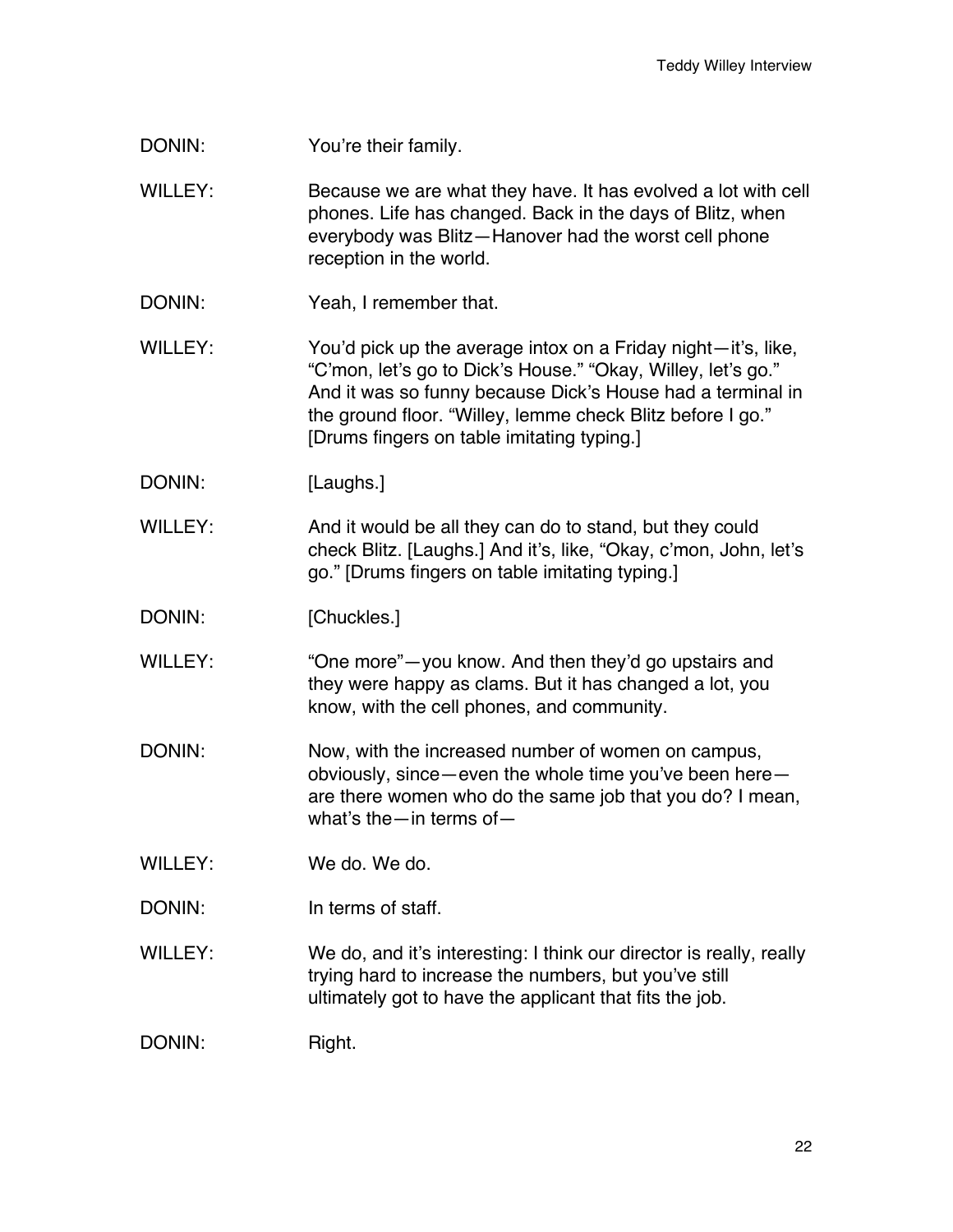- WILLEY: I mean, it's not like, "We're hirin' a woman next." It doesn't work that way.
- DONIN: Mm-hm.
- WILLEY: And we just hired a retired policeman. He's goin' be wonderful. But anyway, we have one, two—two sergeants, female sergeants, and we have one, two, three officers, and then one night security, so we've got an excellent mix right now.
- DONIN: Not that gender really matters, doing what you do, other than—
- WILLEY: You know, it doesn't. But I know when I work the evenings and I'm working with a female coworker, I'm so much more comfortable with my job.
- DONIN: Really!
- WILLEY: It makes my life so much easier because we do deal with some really, really intoxicated—
- DONIN: Personal—
- WILLEY: — and personal. And, you know, when you have a sexual assault or when you have someone that's in a female restroom, you know, undressed—you know, it's really helpful to have "Mother"—you know, this mother, who has raised her family, you know, that's as well trained as you are, if not better, to go with you and to help you. And the same thing goes for her. You know,—I'm not tryin' to be, like, manwoman or anything like that.

DONIN: Right, right.

WILLEY: But it's just natural to be more comfortable, you know, with someone of that gender helping you.

DONIN: Sure.

- WILLEY: So it's awesome.
- DONIN: So it makes a great team-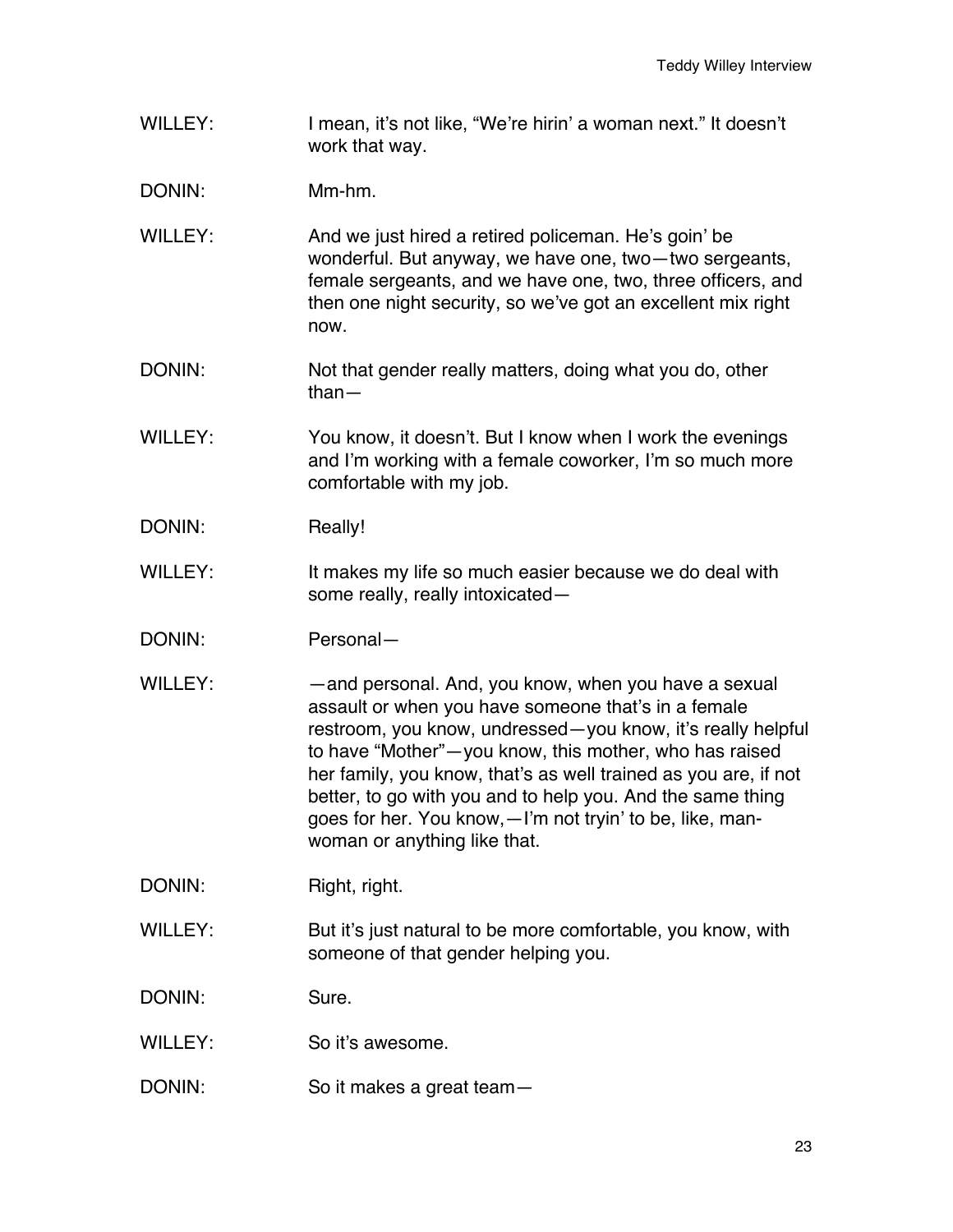- WILLEY: Oh, it's wonderful.
- DONIN: — if you're one of each.
- WILLEY: I love it, all my evenings. 'Cause the days, I don't have that.
- DONIN: No.
- WILLEY: I can always call a sergeant.
- DONIN: Sure. And they'll come.
- WILLEY: Yeah
- DONIN: So I think—I think we're done, unless there's anything else you wanna talk about in terms of the Dartmouth family, the community.
- WILLEY: We could go on forever, Miss Donin, 'cause it means so much to me. I know Mom wants me to come home now that I'm single.
- DONIN: Does she?
- WILLEY: Constantly. So we talk every day.
- DONIN: Aww!
- WILLEY: So it's, like, every other day, it's, like, "Junior, remember where you live." [Chuckles.] You know, it's tough.
- DONIN: So where is Mom?
- WILLEY: Southern West Virginia. And she won't come up here.
- DONIN: Oh, no.
- WILLEY: It's just too much of a journey.
- DONIN: Yeah, at her age.
- WILLEY: Yep. So this community, though, has become such a part of me, it's, like, I could retire in five years, but I don't think I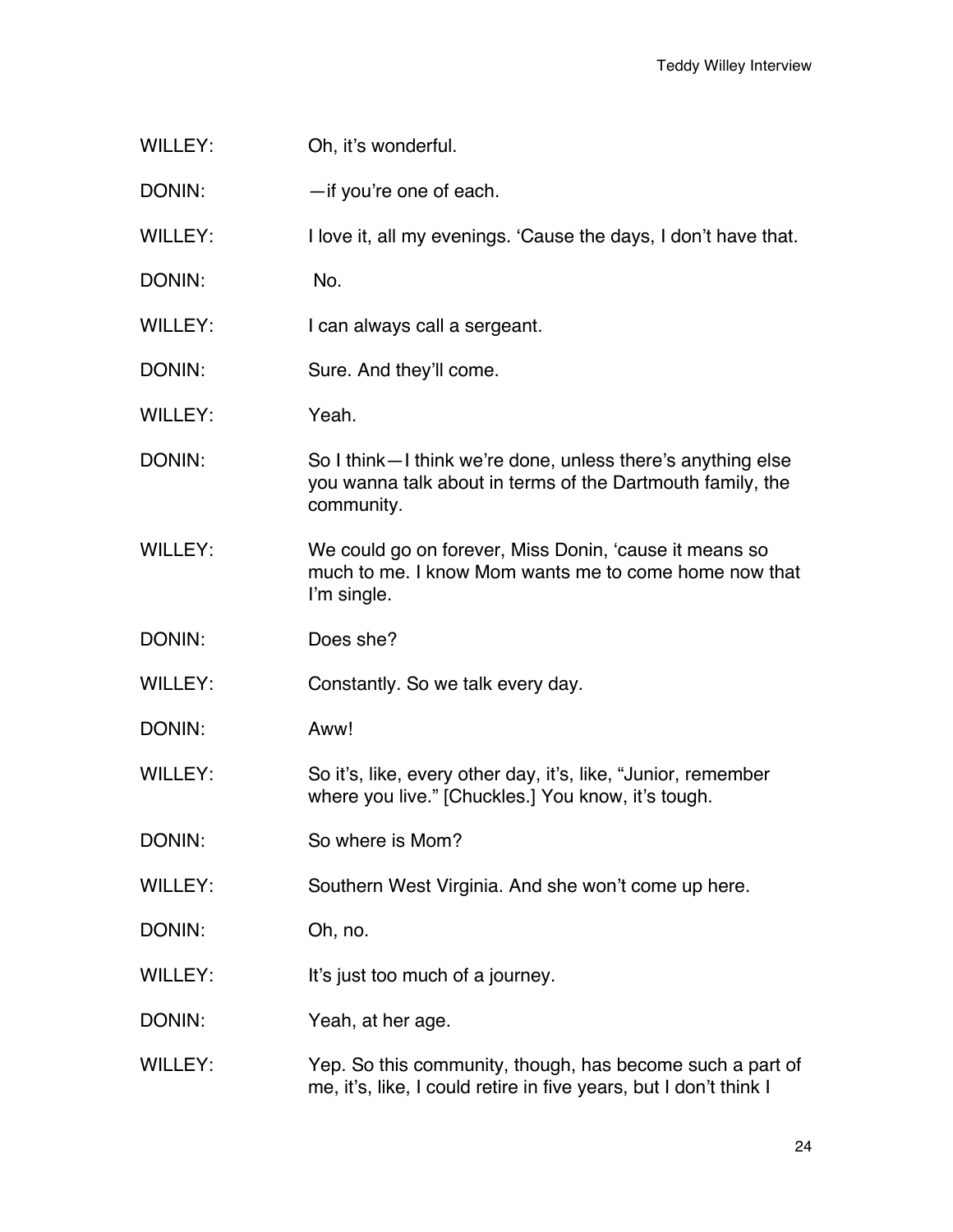want to. [Chuckles.] I enjoy my job so much. I work a fourday week. The three-day weekend gives me all the opportunity in the world to volunteer or to just enjoy the community or the Upper Valley.

- DONIN: Which you're famous for, having been written up in *The Valley News*.
- WILLEY: [Chuckles.] Yeah, that was-
- DONIN: Thirty hours a week!
- WILLEY: That was very nice that they did that.
- DONIN: It was great.
- WILLEY: And it was nice of the Outing Club to recommend me for that, 'cause there's a lot of people in the Upper Valley that do a lot of volunteering and work.
- DONIN: Well, there's a lot of opportunities and—
- WILLEY: There are
- DONIN: It seems to be part of the culture up here, which is great.
- WILLEY: It really is.
- DONIN: And the Tucker Foundation enables the students to engage in a lot of volunteer work as well.
- WILLEY: Surprisingly enough, yes. And a few of 'em show up with us at stores, and I see them at Listen [Center] once in a while.
- DONIN: Yeah, yeah.
- WILLEY: And Jay [Davis] over at Tucker-he's constantly doing something with groups from New York City or—
- DONIN: Yup. The students.
- WILLEY: Whatever.
- DONIN: Yeah. The SEAD program.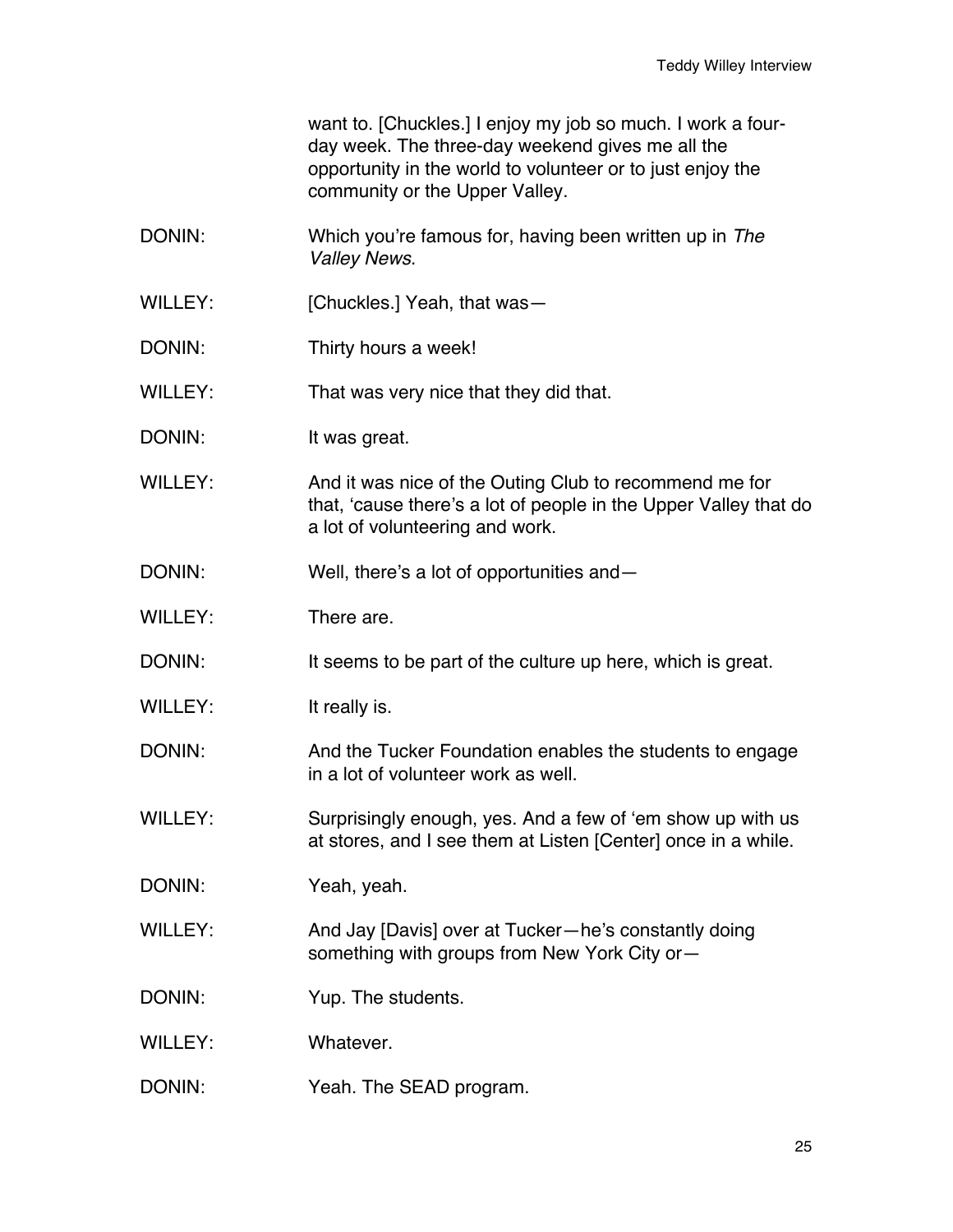WILLEY: SEAD program, yup.

DONIN: Yup.

WILLEY: And then there's a couple of others that are here through the summer, and the acronyms, I can't even begin.

DONIN: [Laughs.]

WILLEY: But there's a lot of 'em that come.

- DONIN: Yeah.
- WILLEY: And this year, I know they gave them all new laptops—
- DONIN: That's great.
- WILLEY: A new iPod, the little one.
- DONIN: iPod. The little one?
- WILLEY: The little iPod. Not iPod.
- DONIN: iPad? The one that opens up?
- WILLEY: The Mac. The little MacBook Pro this year.
- DONIN: Yeah.
- WILLEY: And he said that—somehow they got the funding, and they said, "This is the only access to Internet" or-
- DONIN: Computers.
- WILLEY: For the computers that this particular group would have, and there was, like, 50 of those kids.
- DONIN: Goodness!
- WILLEY: And they were from, like, the heart of the worst of Washington, and New York, and Philly and stuff. And the way they talked, it's—if they have access to a laptop, it's a